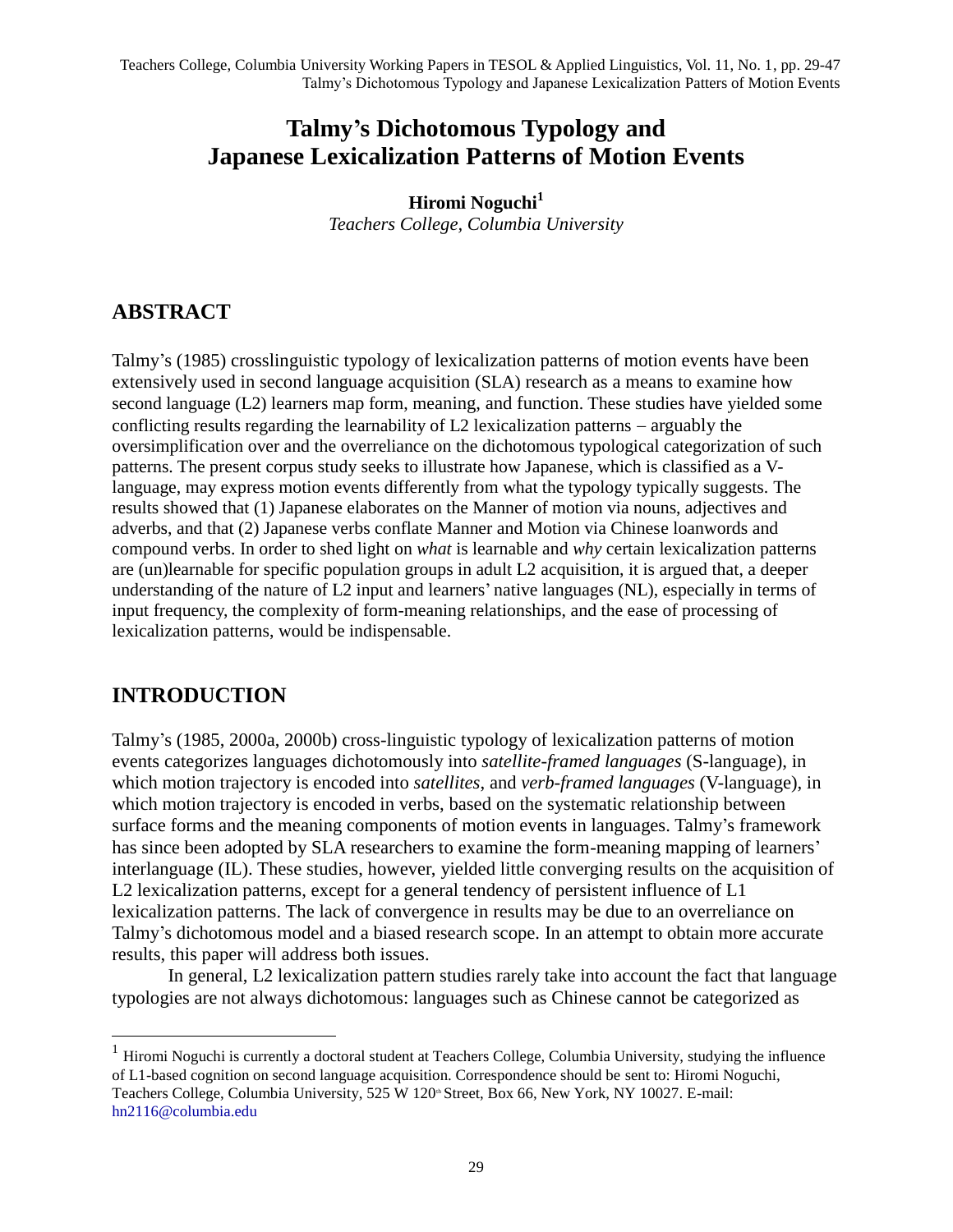either S- or V-languages (Slobin, 2004) – not to say that even languages of the same type may have different lexicalization patterns (Beavers *et al.*, 2010; Cadierno, 2008a, Stringer, 2005, 2007). As such, studies of certain V-languages, such as Japanese or Korean, both heavily influenced by Chinese, should take the influence of Chinese lexicalization patterns into consideration. In order to expand the scope of analysis, this paper will examine Japanese lexicalization patterns of motion events specifically as most studies on Japanese lexicalization patterns do not focus on motion events – let alone the influence of Chinese loanwords. Most studies had focused the expressions of the speakers' attitudes towards narrated events (e.g., Ide & Sakurai, 1997; Küntay & Nakamura, 2004). Therefore, an analysis of Japanese lexicalization patterns of motion events that also examines Chinese loanwords will provide insights into the non-dichotomous typology suggested by Slobin (2004).

This study presents a corpus analysis of the Japanese language. The data were analyzed both quantitatively and qualitatively, and compared with the English corporal data also obtained for this study. The result will then be compared to the suggested typology of S- and V-languages. In the section that immediately follows, the suggested typology of S- and V-languages will first be presented. The design of the study, as well as the results and discussion will follow. Finally, implications for SLA and limitations of the present study will be discussed.

### **REVIEW OF THE LITERATURE**

#### **Talmy's Typology of Lexicalization Patterns of Motion Events**

Talmy (1985, 2000a, 2000b) first postulates the crosslinguistic typology of *lexicalization patterns of motion events* based on the systematic relationship between the surface forms and the meaning components of motion events in languages. In his typology (2000b), a *motion event* refers to "a situation containing motion and the continuation of stationary location alike,"  $(p. 25)$ whereas *motion* refers to an occurrence or non-occurrence of translational motion (e.g., *walk*, *go*). *Translational motion* here specifically refers to the shift of an object's basic location from one point to another, such as *going* and *swimming*, and thus does not include "self-contained" motion' (i.e., rotation, oscillation, or dilation) (p. 26), like *shaking* and *twisting*. The inclusion of "continuation of stationary location" and "non-occurrence of translational motion" into motion events is important especially in crosslinguistic analysis because some languages capture motion as a change of state. An event where *an owl popped out of the hole* (translational), for example, can be often captured as a change of state (the state changed from *invisible* to *visible*) as in *an owl appeared from a hole in the trunk* in Romance languages (Slobin, 1997).

Talmy defines six basic components of motion events: (1) the presence or absence of the translational motion (*Motion*), (2) the moving entity (*Figure*), (3) the object with respect to which the Figure moves (*Ground*), (4) the course followed by the Figure with respect to the Ground (*Path*), (5) the manner in which the motion takes place (*Manner*) and (6) the cause of its occurrence (*Cause*) (2000b, p. 25).

Based on the patterns of how the semantic components are mapped onto the surface forms, Talmy (2000b) proposes two main cross-linguistic typologies: *Satellite-framed languages* (S-languages), and *Verb-framed languages* (V-languages). S-languages, to which most Indo-European except Romance languages belong, tend to conflate Motion and Manner in verb roots with elaboration of Path in PPs or *satellites*, which are "certain immediate constituents of a verb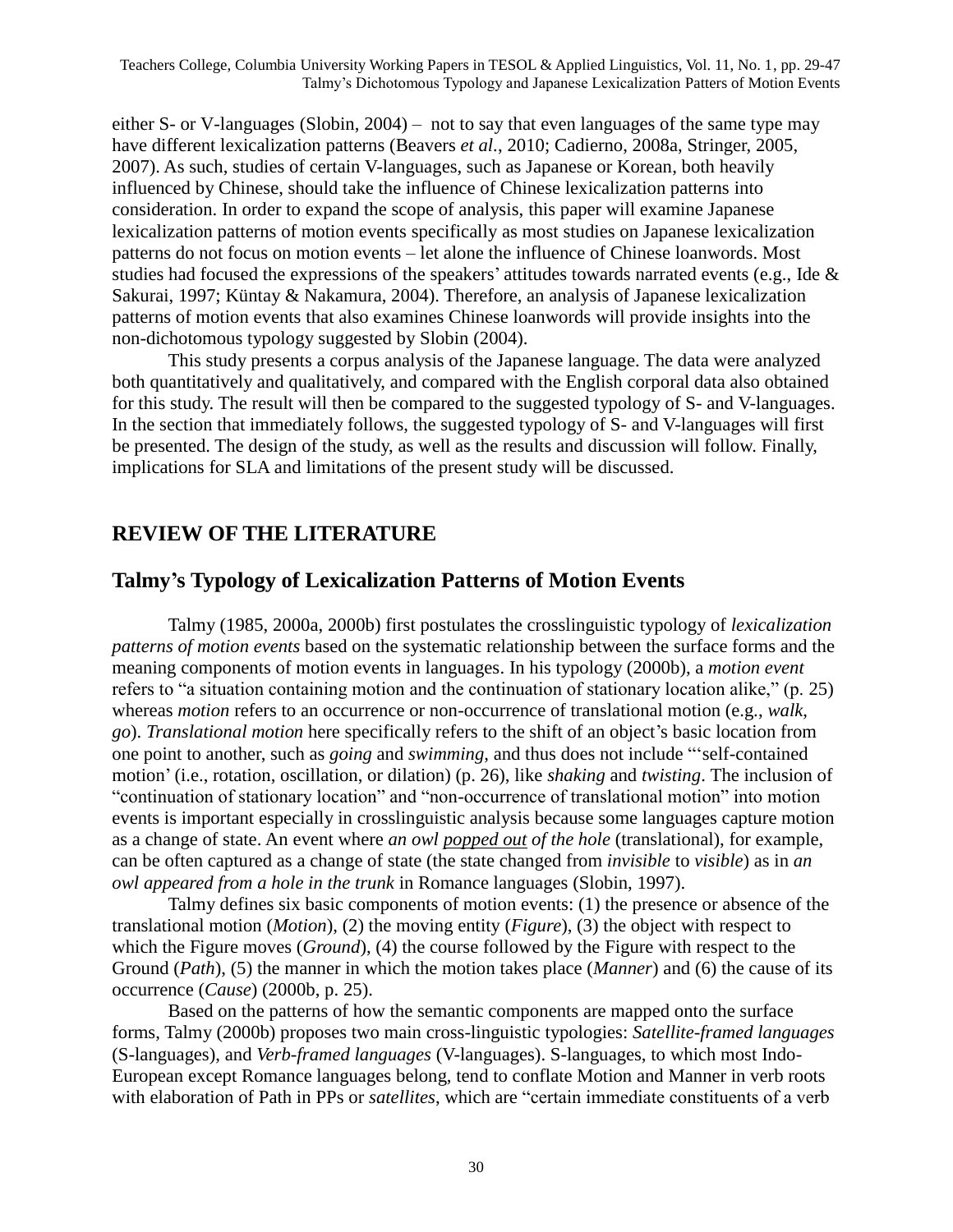root other than inflections, auxiliaries, or nominal arguments" (Talmy, 1985, p. 103). Scene settings and Ground are often left to inference. In contrast, V-languages, which include Romance, East-Asian languages, tend to conflate Motion and Path into verbs, and Manner is often left to inference or expressed in adverbial phrases when mentioned (Cadierno, 2008a). Vlanguages also prefer to capture motion events as *change of state*, such as being *in* to *out* or *invisible* to *visible*. Cadierno (2008a, p. 266) offers the following examples as an illustration:

(1) a. English (S-language) *The man ran out* of the house. [Manner + Motion] [Path] b. Spanish (V-language) *El hombre salió de la casa corriendo.* The man **went out** of the house **running**.

[Path + Motion] [Manner]

In (1a), the English verb *ran* conflates Manner and Motion and the satellite, *out,* describes Path, while in (1b), the main verb *salió* (exited) conflates Path and Motion and Manner is added with a gerund *corriendo*. In an English narration, Path can be elaborated on with additional PPs, such as *into the backyard*, while Spanish needs verbs to elaborate Path (Cadierno, 2004). Consequently, S-languages tend to have detailed sub-trajectories of a motion event by having many Path PPs associated to one verb. This way, many sub-trajectories are efficiently packed into a motion event, whereas V-languages need multiple verbs to describe different sub-trajectories of a motion. See the example below:

- (2) a. English (S-language) *The man ran out of the house into the backyard*.
	- b. Spanish (V-language) *El hombre salió de la casa y entró en el patio corriendo.* The man **went out** of the house and **entered** into the backyard **running**.

In capturing the same motion event, both (2a) and (2b) divide the motion event (i.e., run from inside of the house to outside) into two sub-trajectories (get out of the house  $+$  go into the backyard). Spanish (2b), however, has to utilize three verbs (*go, enter, run*) to describe the same event while English needs only one. Slobin (1994) asserts that having multiple verbs to describe sub-trajectories of a movement is costly in terms of processing, and thus V-languages do not prefer *segmentation—*dividing a motion into multiple sub-trajectories. Therefore, the trajectory of motion is usually left to inference in V-languages. S-languages, by contrast, prefer to have more *segments* (sub-trajectories) than V-languages, because the grammatical structure allows Path to be easily elaborated with satellites and PPs (Slobin, 1994).

The difference in the information organization in (2) is referred to as a difference in *packaging*—how languages unify sub-events into hierarchical constructions (Berman & Slobin, 1994; Slobin, 2004). In the English example above, the multiple sub-trajectories (*out of the house*, *into the backyard*) are united with one motion verb (*run*), while in the Spanish example, each sub-trajectory is coordinated by a null subject (e.g., *The man went out and Ø entered into the back yard*). Berman and Slobin (1994) list other *packaging* as *clause-linking* in which the predicate and/or a tense bearing auxiliary is absent (e.g., *The boy was happy and the dog was too*), *subordinating/non-subordinating conjunction* with a finite verb in the conjunct clause (e.g., *The dog raced away because the bees were chasing him*), *gerundive and infinitival constructions* (e.g., *He looked under the bed, messing up his room*), and *relative clauses* (e.g., *He looked where the frog had been*) (p. 515). So far, only the signifying packaging in S-languages—that is, having multiple sub-trajectories tied to one verb—has been given attention in SLA research.

On the basis of existing crosslinguistic analyses on packaging, S-languages are classified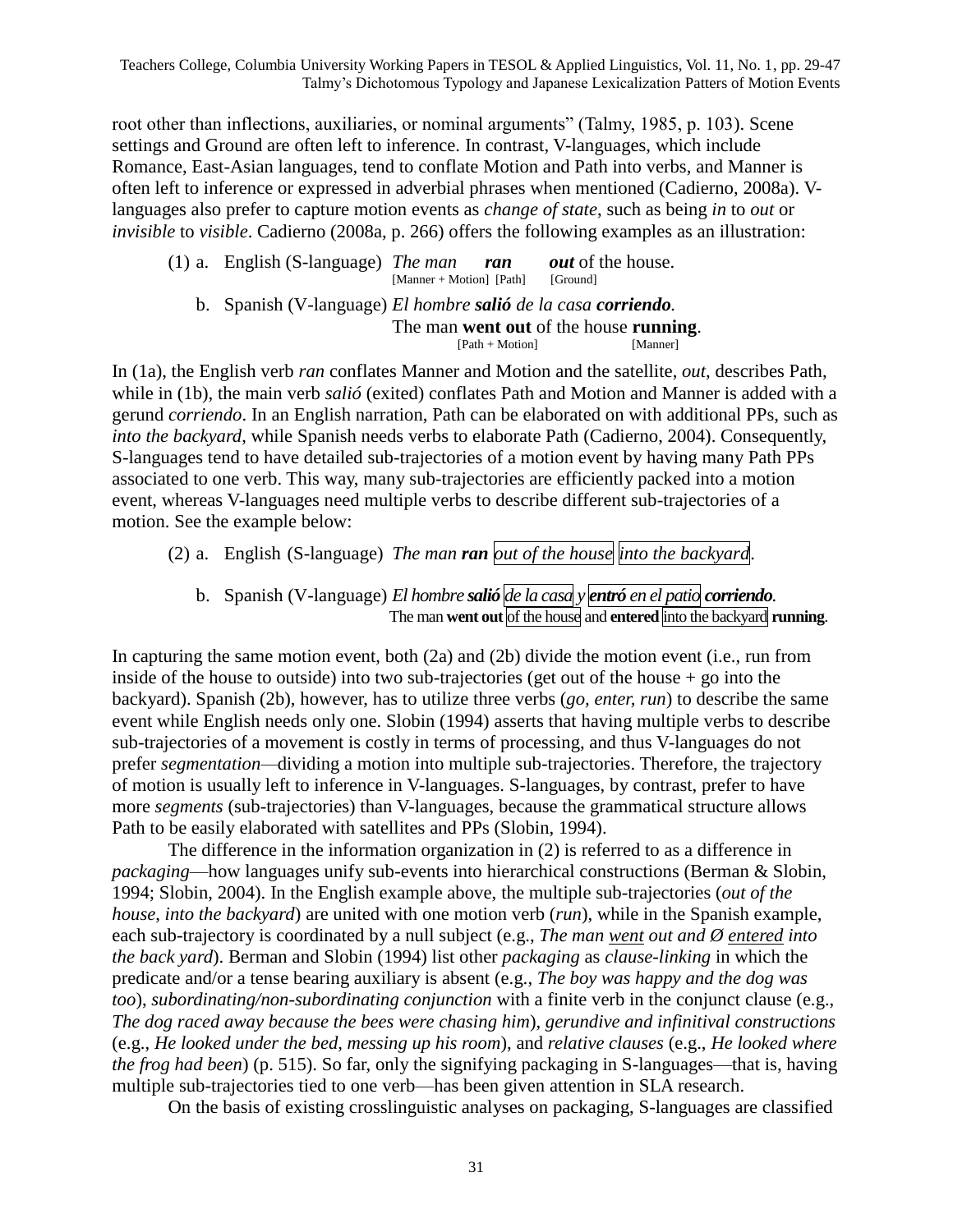as *tight-packaging* languages, and V-languages *loose-packaging* languages*.* The packaging in Slanguages is *tight* because a predicate—that is, any "finite and nonfinite verb, as well as predicate adjectives" that expresses "a single situation (activity, event, state)" (Slobin & Berman, 1994, p. 660)—unifies multiple Path components. In contrast, packaging in V-languages, is *loose* because predicates (motion verbs in this case) cannot have multiple Path components. Here, Slobin and Berman (1994) define a unit that is unified with a predicate as a *clause*. Therefore, in Slobin and Berman's term, S-languages are *tightly packaged* because they deliver multiple segments of a motion in one clause, while V-languages are *loosely packaged* because Vlanguages can only deliver one sub-trajectory per clause. It thus can be predicted that Slanguages will tend to have longer, fewer clauses while V-languages may have shorter, but more clauses in a text.

However, as Talmy himself asserts, these lexicalization patterns are general tendencies rather than absolute cross-linguistic differences. Slobin (2004) reports that there are intratypological variations and that English encodes Manner into verbs only about 30% of the time, while another S-language, Russian, always conflates them in verbs. Consider the following example, which illustrates that Manner + Motion conflation is not mandatory, but simply preferred in English (Cadierno, 2008a, p. 267):

- (3) a. *The man ran into the house.*
	- b. *The man entered the house running.*

Both sentences in (3) are grammatically possible constructions in English. However, (3a), in which a verb conflates Motion and Manner, is preferred over (3b), which conflates Path and Motion into the main verb with the Manner encoded in a gerund. Slobin (2004) suggests (3a) is preferred as it can be processed more easily than (3b), because (3a) economically encodes multiple semantic components (Motion, Manner[run], and Path[inward]), with fewer words and simpler structure. In contrast, semantic contexts have some constraint on the Manner + Motion conflation in V-languages, such as Spanish (Aske, 1989). Compare the Spanish sentences below (Cadierno, 2008a, p. 268):

| (4) a. El hombre corrió en la casa.      | ( <i>The man ran in the house</i> .)          |
|------------------------------------------|-----------------------------------------------|
| b. El hombre entró en la casa corriendo. | ( <i>The man entered the house running</i> .) |

Unlike *ran* in (3a), the Spanish verb *corrió* cannot be interpreted as a boundary-crossing motion from outside to inside the house and can only be translated as a motion that takes place within the bounded space, *the house*. In Spanish, the boundary-crossing motion like ‗ran into the house' is expressed as in (4b), because Motion and Manner cannot be conflated into verbs in boundarycrossing situations in V-languages, and that path verbs are necessary in describing boundarycrossing motions (Slobin & Hoiting, 1994). Slobin (1997) asserts that boundary-crossing motions may be "conceived of as a change of state and [that] state changes require an independent predicate" (p. 441). This restriction on the Manner + Motion conflation in Vlanguages should be examined in different languages as it has only been closely examined in Spanish, and there has not been any detailed discussion of other V-languages in the literature.

Another problem with current lexicalization pattern studies is that their focus is primarily on the S-V dichotomous contrast, ignoring the fact that some languages do not fall into either category. Slobin (2004) defines Chinese as an *equipollently-framed language* (*E-language*), where Path, Manner and Motion are encoded in equipollent elements. A case in point would be: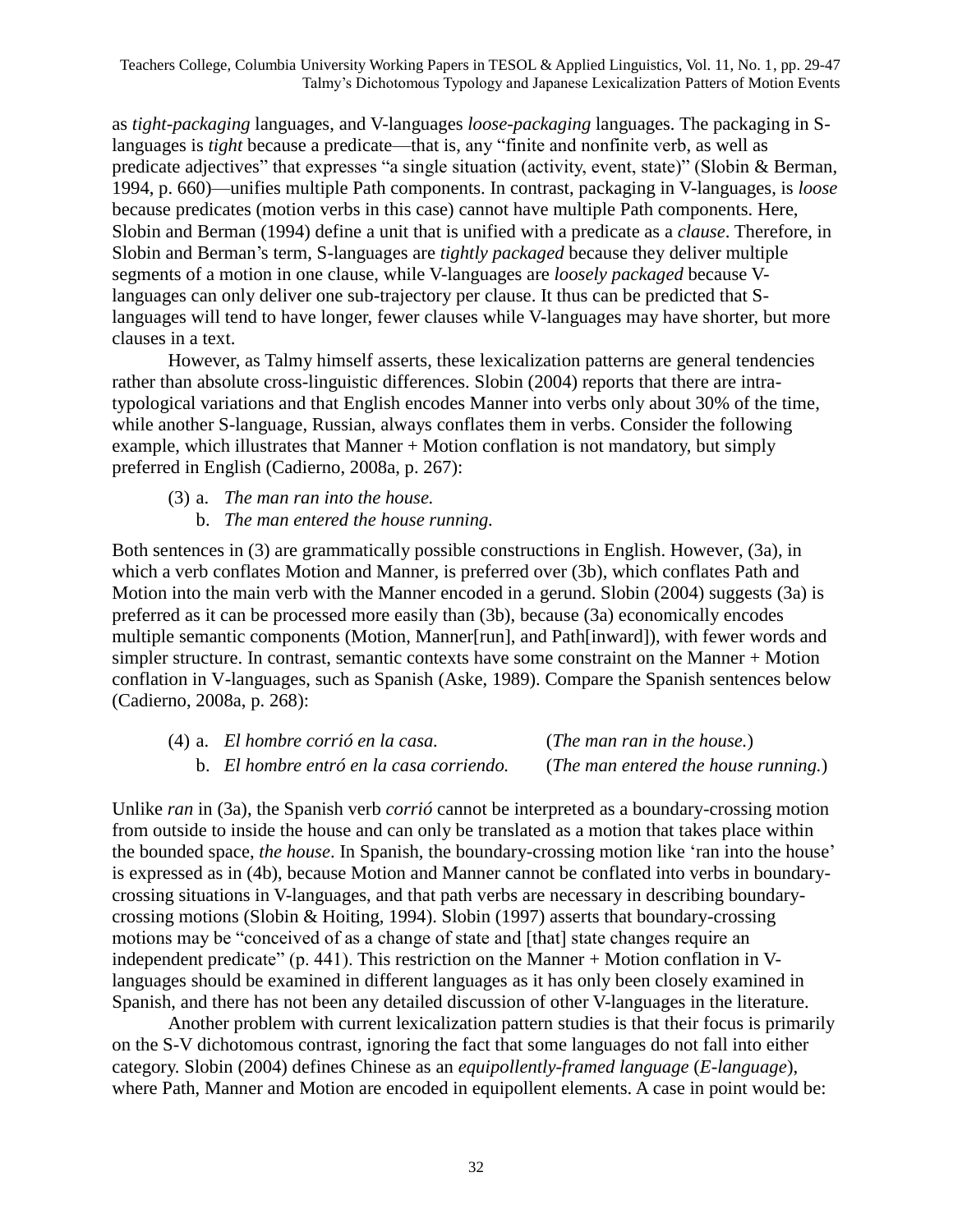(5) Chinese (E-language)

a. *Nage nanren paoxiang fangzi qule* (*The man ran toward the house.*) the man **run** toward house to past [**manner**][path] [goal][path]

b. *Nage nanren paojin fangzi qule* (*The man ran into the house*.) the man **ran enter** house in **to** past [manner][**path**][goal][path][ path]

The sample sentences given in (5) illustrate how Chinese, an E-language, encodes Path, Manner and Motion into the verbs [*pao* (run), *jin* (enter), and *qu* (go)]. None of them are grammatically marked as subordinating phrases like satellites. The elaboration of Paths modifying one manner verb *pao* (run) in these sentences explains why Chinese was originally classified as an S-language (Talmy, 1985), even though these Path elements are not satellites.

Overall, studies on Chinese lexicalization patterns (e.g., Antuñano, 2008, Chen & Guo, 2009) indicate that E-languages are indeed typologically different from S- and V-languages (Antuñano, 2008, Chen & Guo, 2009) with their moderate elaboration of Path, Ground and Manner, supporting Slobin's (2004) claim that typologies of lexicalization patterns are not dichotomous. As such, languages should be placed alongside a continuum of Manner saliency—that is, how accessible and codable Manner of motion is may depend on the particular language, rather than being classified into dichotomous or a ternary typology (Slobin, 2004).

Importantly, many Chinese serial verbs are loaned to East Asian V-languages such as Japanese, in which 50% of content words are found as Chinese loanwords (National Institute for Japanese Language, 2006). Oddly, most corpus analyses on Japanese lexicalization patterns (See Yoneyama, 2009, for a theoretical analysis) do not focus on the description of motion, but on the use of evaluative devices (Bamberg & Damrad-Frye, 1991), which describe the speaker's interpretation of and attitude towards narrated events (e.g., Ide & Sakurai, 1997; Küntay & Nakamura, 2004). Therefore, a corpus analysis on Japanese lexicalization patterns of motion events will provide new information for lexicalization pattern studies, which in turn will add credence to the notion that language typology is on a cline of Manner/Path saliency (Antuñano, 2008; Slobin, 2004) rather than a simple dichotomous S-V distinction that many SLA researchers have fallen prey to.

The suggested characteristics of the language types discussed are summarized in Table 1. Overall, S-languages elaborate more on Path and Manner, having multiple Path segments packaged into one clause and often encoding Manner into verbs. V-languages, on the other hand, leave Manner and details of Path to inference. Elaboration of Path and Manner is costly for Vlanguages, because they would need verbs in each description of sub-trajectories. V-languages tend to capture motion events as change of state, thus providing elaborated Ground information instead. In regards to the degree of Manner and Path saliency, E-languages seem to fall inbetween S- and V-languages. The current literature then would give us the impression that Japanese (V-languages) will have to spare more clauses and sentences to describe the same amount of information of motion events, or otherwise, would deliver less information of Motion than English (S-language). This study, hopefully, will reveal whether or not Japanese in fact pays less attention to Motion, and how influence from the Chinese language interacts with the way Japanese narrates motion events.

Unlike previous studies on Japanese, the present study will exclusively focus on the lexicalization patterns of motion events. Since Japanese is categorized as a V-language, the result will be compared to the suggested characteristics of V-languages in the literature, and to English data obtained from a compatible corpus to the Japanese corpus, in the hopes of highlighting the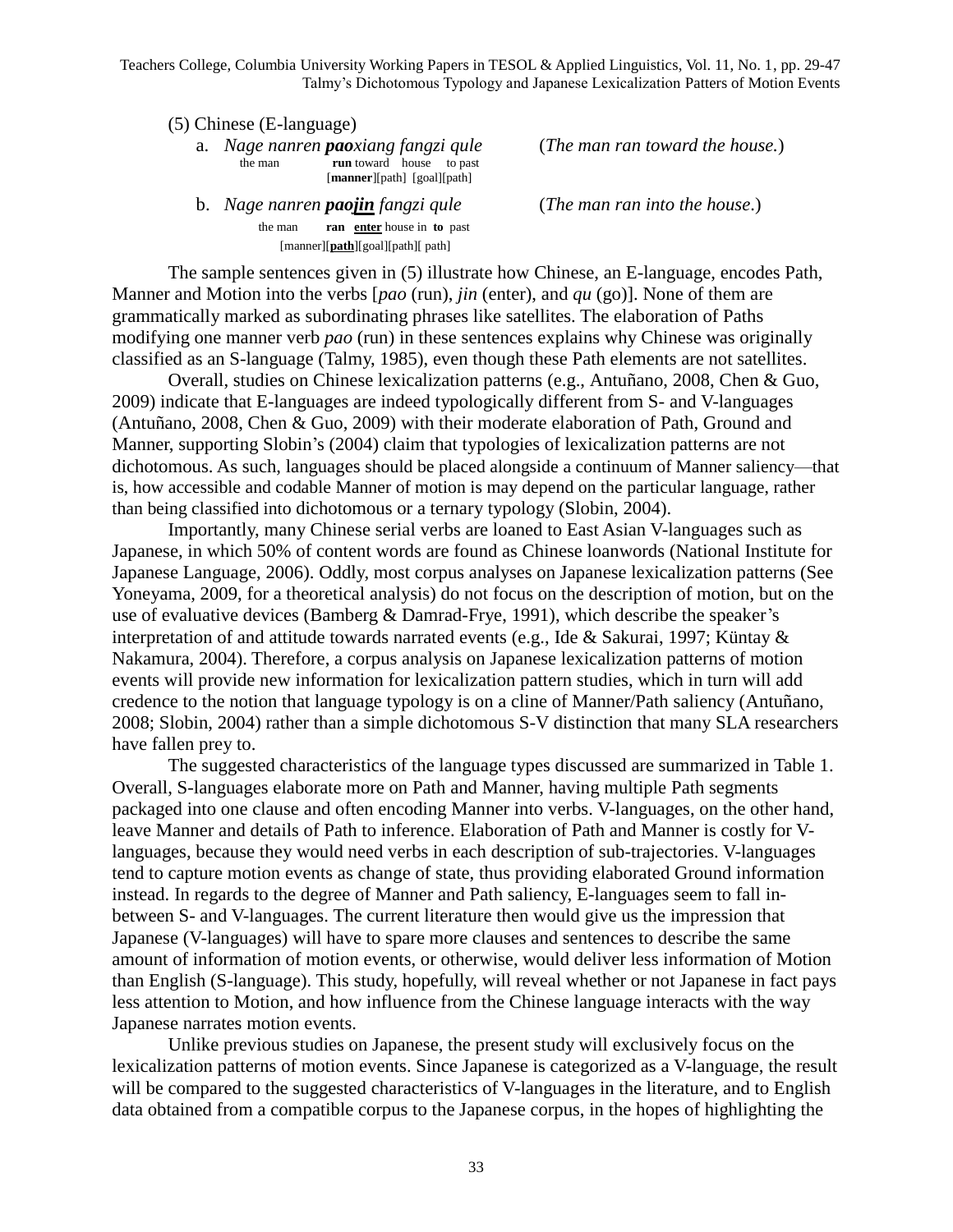relative similarities and differences in the lexicalization patterns.

| S-language                           | V-languages                                    | E-languages (Chinese)                |
|--------------------------------------|------------------------------------------------|--------------------------------------|
| Path                                 | Path                                           | Path                                 |
| elaborated                           | left to inference                              | moderate to low-Path-saliency        |
| encoded into Satellites, and PPs     | encoded into verbs<br>$\bullet$                | encoded into verbs and PPs           |
| multiple Path segments/verb          | less Path segments/verb than S-<br>$\bullet$   | one Path segment/verb<br>$\bullet$   |
|                                      | languages                                      |                                      |
| Manner                               | <b>Manner</b>                                  | <b>Manner</b>                        |
| elaborated                           | left to inference                              | moderate                             |
| encoded into verbs                   | when necessary, encoded into<br>٠              | more than V-, less than S-languages  |
| conflated into verbs in both         | adverbial clauses or gerunds                   | encoded into verbs and               |
| boundary and non-boundary-           | cannot be conflated into verbs in<br>$\bullet$ | adverbial phrases                    |
| crossing situations                  | boundary-crossing situations                   | conflation of Manner $+$ Path        |
| <b>Ground</b>                        | Ground                                         | Ground                               |
| left to inference                    | elaborated                                     | moderate (One Ground/verb)           |
| <b>Segmentations &amp; Packaging</b> | <b>Segmentations &amp; Packaging</b>           | <b>Segmentations &amp; Packaging</b> |
| multiple Path segments/verb          | one Path segment/verb                          | one Path or Ground segment/verb      |
| longer clauses                       | shorter clauses                                |                                      |
| tightly-packaged                     | loosely-packaged                               |                                      |

### **Table 1 Summary of Suggested Characteristics of S- and V-languages**

# **THE PRESENT STUDY**

## *Research Questions*

This study examines how Japanese expresses motion events in comparison to English, and to the suggested characteristics of V-languages. More specifically, the study is interested in:

- (1) whether or not English and Japanese focus on Motion at all when reporting events;
- (2) if so, how each language does it at the discourse level, and what lexicalization patterns are used to encode Motion.

## **METHOD**

A corpus analysis of English and Japanese news articles was conducted in this study. Excerpts from newspaper articles reporting on the aircraft movement were extracted and analyzed at the sentential and discourse levels. Results from the Japanese articles were compared to the English ones, as well as to the suggested lexicalization patterns of V-languages (see Table 1).

# **Corpora**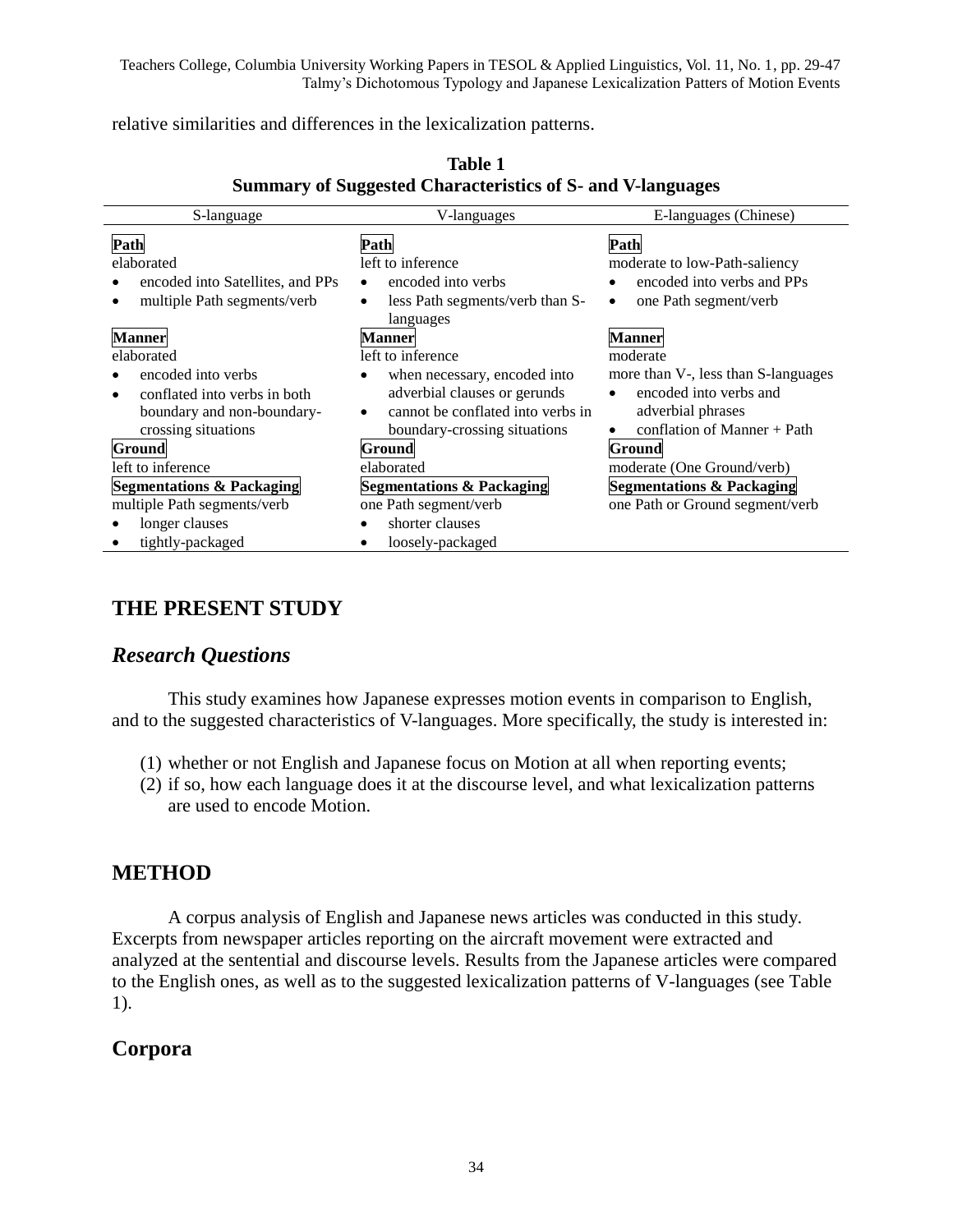The corpora consisted of four sets of news articles on two airplane accidents, one in the US and one in Japan, from various American and Japanese newspapers. The four sets were (1) English articles reporting the American accident as domestic news, (2) Japanese articles reporting the American accident as international news, (3) Japanese articles reporting the Japanese accident as domestic news, and (4) English articles reporting the Japanese accident as international news. All four sets were used to identify the cross-linguistic differences in lexicalization patterns rather than difference in wording due to translation or due to different degree of interest in domestic versus. international news.

The two airplane accidents were both national news events. One occurred in the US, in which a passenger flight from New York to Charlotte, North Carolina, successfully ditched in the Hudson River after striking a flock of geese on January 15, 2009 (henceforth Hudson). The other was the crash of Japan Airlines 123 in Japan on Aug 12, 1985, which suffered mechanical failure and crashed into Osutaka Ridge, Gumma prefecture (henceforth JAL). The two accidents were chosen because the movements of the aircrafts are somewhat important, though not obligatory, in reporting. This allows an analysis on how much of the attention is paid to Motion in English and Japanese narratives, as well as the lexicalization patterns themselves.

All articles were located online and copied and pasted to word document files for the analysis. Overall numbers of English articles are smaller (20 each for Hudson and JAL) than Japanese articles (55[Hudson] and 33[JAL]) but the size of the four data sets are similar (22-28 pages, 1136-1438 lines). Ratios, rather than the raw numbers of clauses, that describe motion events were utilized to make the results comparative between English and Japanese.

## **Coding and Analysis**

In order to identify the patterns in narrating motion events at the sentential and discourse levels, the following was taken as the foci of the analyses:

- 1. The number and types of sub-topics reported in order to identify what aspects of the incident were reported;
- 2. The percentage of *clauses* (Slobin & Berman, 1994) and sentences allocated to describe each sub-topic – a *sentence* here means a unit marked by periods;
- 3. The type and token frequencies of semantic components encoded into verbs, as well as other segments on the descriptions of aircrafts' movement.

The number of the clauses describing the aircrafts' movement as a fraction of the total number of clauses would show us the degree to which English and Japanese tend to focus on movements. The number of clauses divided by the number of sentences roughly would reveal how loosely the motion events are packaged. The sentences would contain more clauses if the events are packaged loosely. However, just because the sentences have fewer clauses does not necessarily mean that the events are tightly packaged – for the fact that one clause may only have one predicate, and that it does not mean the clause packages multiple path elements in it. The types and frequencies of semantic components, in combination with clause/sentence, would illustrate the tightness of the packaging. The more semantic components are encoded into segments, the tighter the packaging is.

In the corpora, the author identified 34 sub-topics for Hudson, and 32 sub-topics for JAL (e.g., descriptions of the aircraft, passengers, the pilot, escaping, descending, landing), and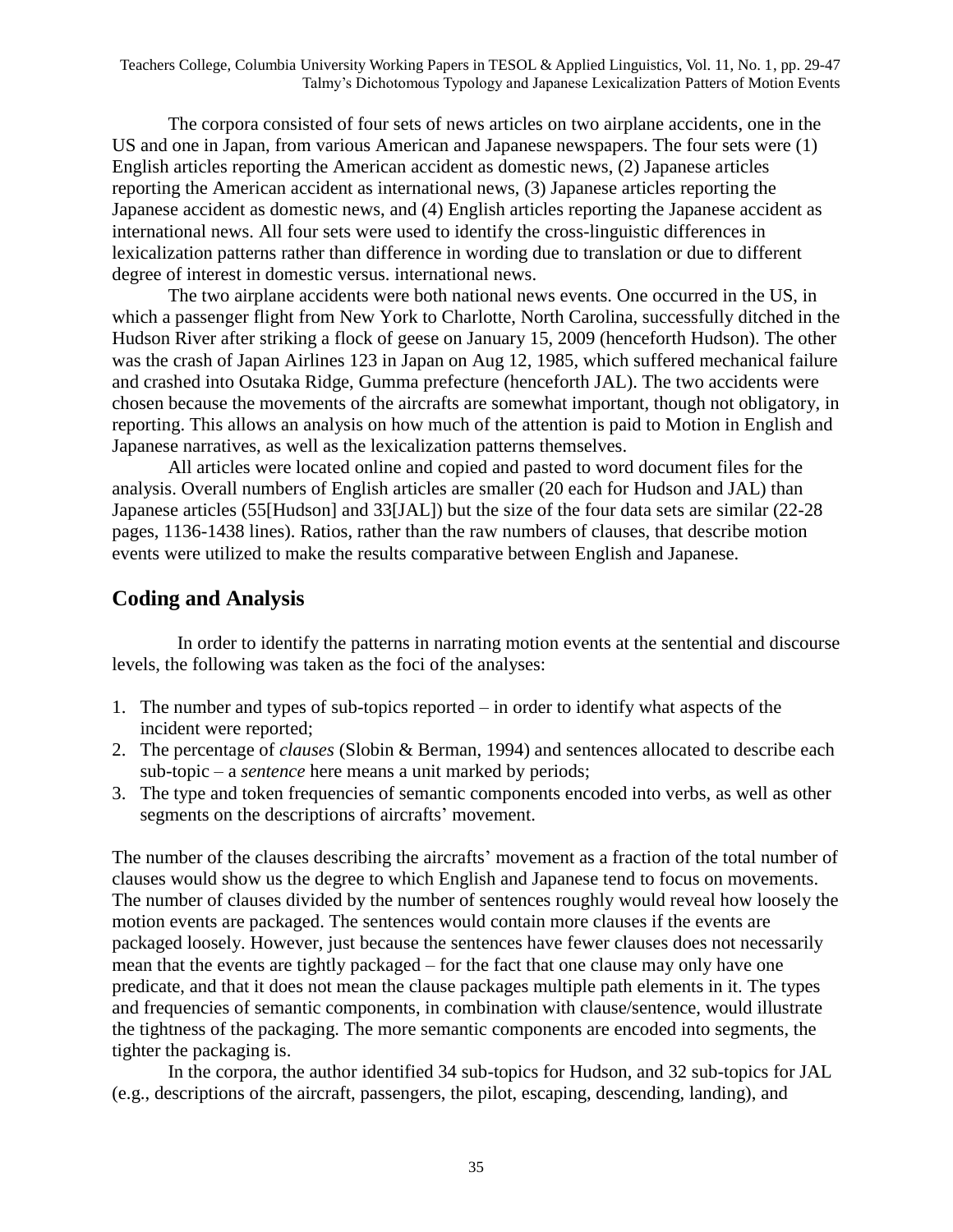developed rubrics that defined each sub-topic. Then, the entire corpora were color-coded into sub-topics. Two co-coders, one NS of each language, also coded 20% of the data and the intercoder reliability was 94.9 % for Japanese, and 99.8% for English.

Next, the texts were divided into *clauses* by the author. After a brief training session, one co-coder of each language also divided 20% of the texts into clauses. The inter-coder reliability was 95.3% for Japanese, and 99.9% for English. Also, the intra-coder reliability was 99.1% for the Japanese data set, and 99.5% for the English data set.

After that, the clauses on the aircraft movement were extracted and organized into nine categories based on what sub-trajectory of the movement the clauses describe: *taking off, gaining altitude, anticipated route, actual flight path, turning, non-translational motions, returning, descending, and landing/crashing*. Then, motion verbs and other motion segments that were tied to the verbs (e.g., satellites, PPs) were identified and tabulated. Then the types and tokens of the verbs were counted.

Finally, the semantic components encoded into the motion verbs and segments that describe motion (motion segments) were identified and tabulated by the author. Upon identifying the semantic elements, finer-grained categorization of semantic components than Talmy's six categories (Motion, Figure, Ground, Path, Manner, and Cause) became necessary because the Manner of motion described in the data set was limited to *flying* due to the content of the news. Thus, semantic components prominent in the data, such as degree of realization (Degree) and rate/speed of the action (Rate), were also coded in accordance with Talmy's (2000b) list of semantic components of motion events. The differences between *completely* vs. *barely*, or *plunge* vs. *fall* were coded as Degree and Rate accordingly. Path (Talmy, 2000b) was further classified into five categories: (i) motion's direction (Direction), (ii) deictic direction (Deixis), (iii) starting point (Source), (iv) end-point (Goal), and (v) the route in-between (Medium). In the sentence *The airplane was coming south to Osaka from Haneda over Kanagawa*, for example, *coming* was coded as Deixis, *south* as Direction, *to Osaka* as Goal, *from Haneda* as Source, and *over Kanagawa* as Medium. When this type of specific identification was not possible (e.g., *turn*), the semantic component was identified as Path. Twelve semantic components—six basic components + six new components) were identified in the data. The percentages of encoded semantic components were calculated for the analysis.

#### **RESULTS**

#### *Overall traits of the data sets*

Over all, the Japanese sentences contained a larger number of clauses (3.13 and 3.04 clauses/sentence) than the English ones (2.44 and 2.5 clauses/sentence), meaning that the former, on average, contained almost one more predicate per sentence than English did.

In terms of the focus of the articles, the English ones included more varieties of subtopics per article (24.3[Hudson] and 7.28[JAL]/article), while the Japanese ones focused on fewer sub-topics in each article (9.4[Hudson] and 2.64[JAL]/article). This means that English tended to focus on different aspects of the incident in one long text whereas each of Japanese news articles tended to focus on fewer aspects of the accidents in a short text.

Moreover, the English articles used a slightly lower percentage of clauses than the Japanese ones in describing motion events (e.g., 15.18% [English] and 17.19% [Japanese] of the clauses in Hudson). This finding may be interpreted as concurring to the suggested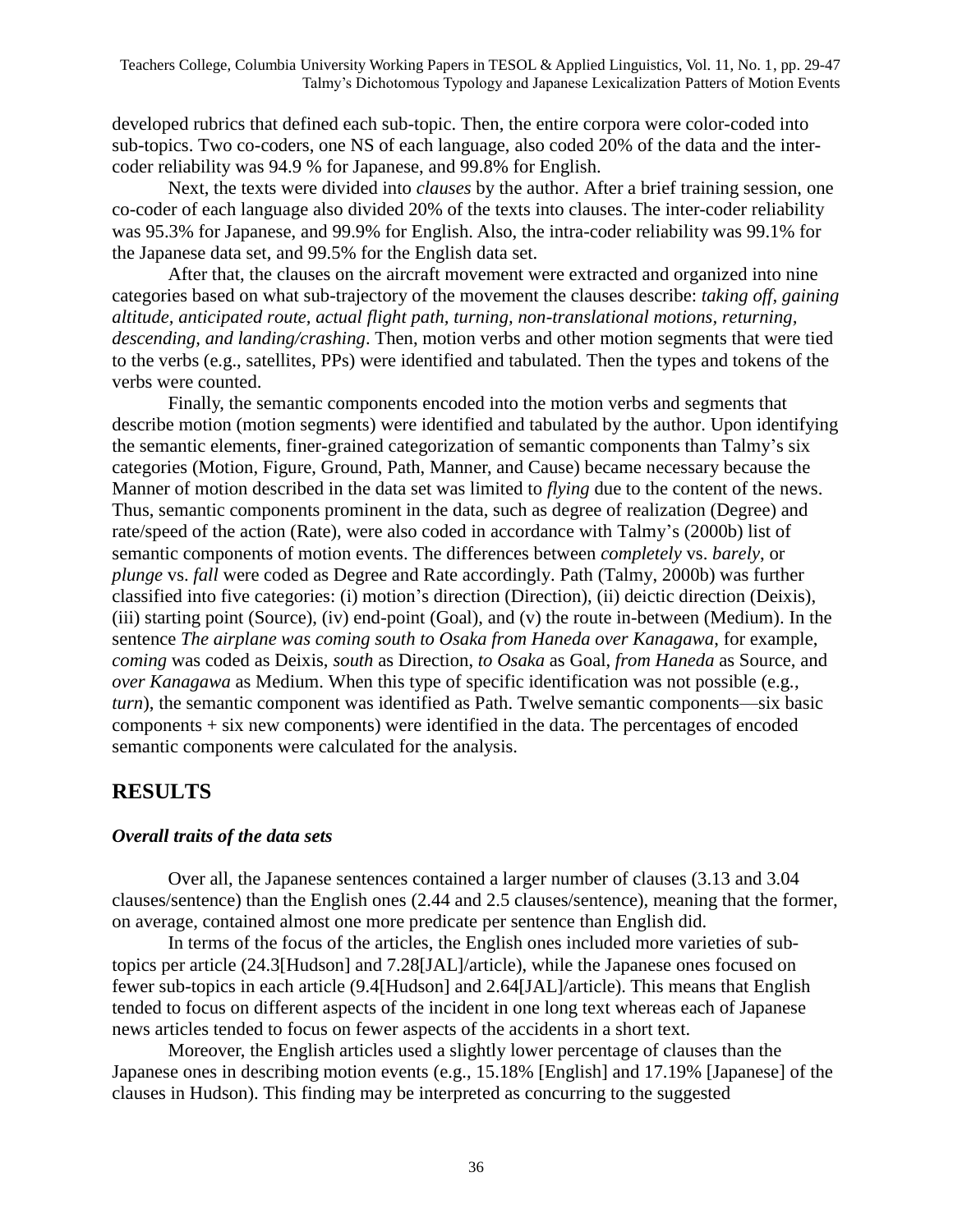characteristics of S- and V- languages—that English (S-language) spares fewer clauses than Japanese (V-language) in describing motion events—but only to a limited extent.

#### *Token frequency of semantic components*

The token frequency and percentage of each semantic component encoded into verbs and other motion segments are presented in Table 2. The columns show the tokens and their percentage (tokens/total number of clauses) of each semantic component in each data set. The rows represent the grammatical elements and the types of encoded semantic components. Because clauses may consist of multiple segments, and verbs and segments conflate multiple meanings, the total number of semantic components does not add up to the total number of clauses.

|                           |            |                | <b>Hudson</b>  |                  |                  | JAL            |                  |                  |                |
|---------------------------|------------|----------------|----------------|------------------|------------------|----------------|------------------|------------------|----------------|
|                           |            | English        |                | Japanese         |                  | English        |                  | Japanese         |                |
|                           | Semantic   |                |                |                  |                  |                |                  |                  |                |
| Forms                     | components | No.            | $\%$           | No.              | $\%$             | No.            | $\%$             | No.              | $\%$           |
| Total No. of<br>Clauses   |            | 255            |                | 251              |                  | 215            |                  | 314              |                |
|                           | Deixes     | 57             | 22.4           | $\mathbf{0}$     | $\mathbf{0}$     | 7              | 3.3              | 5                | 1.6            |
|                           | Direction  | $\overline{0}$ | $\overline{0}$ | $\overline{0}$   | $\theta$         | 9              | 4.2              | $\boldsymbol{0}$ | $\overline{0}$ |
|                           | Path       | 204            | 80.0           | 235              | 93.6             | 129            | 60.0             | 192              | 61.1           |
| <b>Motion Verbs</b>       | Ground     | 37             | 14.5           | 64               | 25.5             | 6              | 2.8              | 30               | 9.6            |
|                           | Figure     | 9              | 3.5            | 104              | 41.4             | $\overline{0}$ | $\boldsymbol{0}$ | 82               | 26.1           |
|                           | Manner     | 43             | 16.9           | 14               | 5.6              | 54             | 25.1             | 88               | 28.0           |
|                           | Rate       | 67             | 26.3           | 25               | 10.0             | 50             | 23.3             | 42               | 13.4           |
| Total No. of Verbs        |            | 418            | 185.8          | 442              | 176.1            | 255            | 118.6            | 439              | 139.8          |
|                           | Direction  | 77             | 30.2           | 19               | 7.6              | 23             | 10.7             | 42               | 13.4           |
|                           | Source     | 16             | 6.3            | 1                | 0.4              | 13             | 6.0              | 38               | 12.1           |
|                           | Medium     | 51             | 20.0           | 1                | 0.4              | 65             | 30.2             | 18               | 5.7            |
|                           | Goal       | 81             | 31.8           | 120              | 47.8             | 80             | 37.2             | 44               | 14.0           |
| Motion segments           | Ground     | 51             | 20.0           | 18               | 7.2              | 14             | 6.5              | 50               | 15.9           |
|                           | Manner     | 11             | 4.3            | 39               | 15.5             | 21             | 9.8              | 60               | 19.1           |
|                           | Figure     | 0              | $\overline{0}$ | $\Omega$         | $\Omega$         | $\Omega$       | $\theta$         | 1                | 0.3            |
|                           | Degree     | 1              | 0.4            | $\boldsymbol{0}$ | $\boldsymbol{0}$ | 1              | 0.5              | 2                | 0.6            |
|                           | Rate       | 5              | 2.0            | 7                | 2.8              | 31             | 14.4             | 5                | 1.6            |
| Total No. of<br>Segments  |            | 293            | 114.9          | 205              | 81.7             | 248            | 115.3            | 260              | 114.6          |
| Total No. of<br>Semantics |            | 711            |                | 647              |                  | 503            |                  | 699              |                |

**Table 2 Semantic Components Encoded into Verbs and Other Constituents**

Overall, regardless of the language, verbs encoded more semantic components than other segments, meaning verbs carried more semantic weight than other segments in narrating motion events. This is understandable, given the fact that both English and Japanese complete sentences require verbs, but not other motion segments, such as adverbial phrases or PPs. Secondly, English segments encoded Path (Direction, Source, Medium and Goal) more notably than Japanese did (e.g., 88.2% in the English Hudson articles and 56.2% in the Japanese Hudson articles), while Japanese verbs encoded Path only slightly more (93.6% in the Hudson articles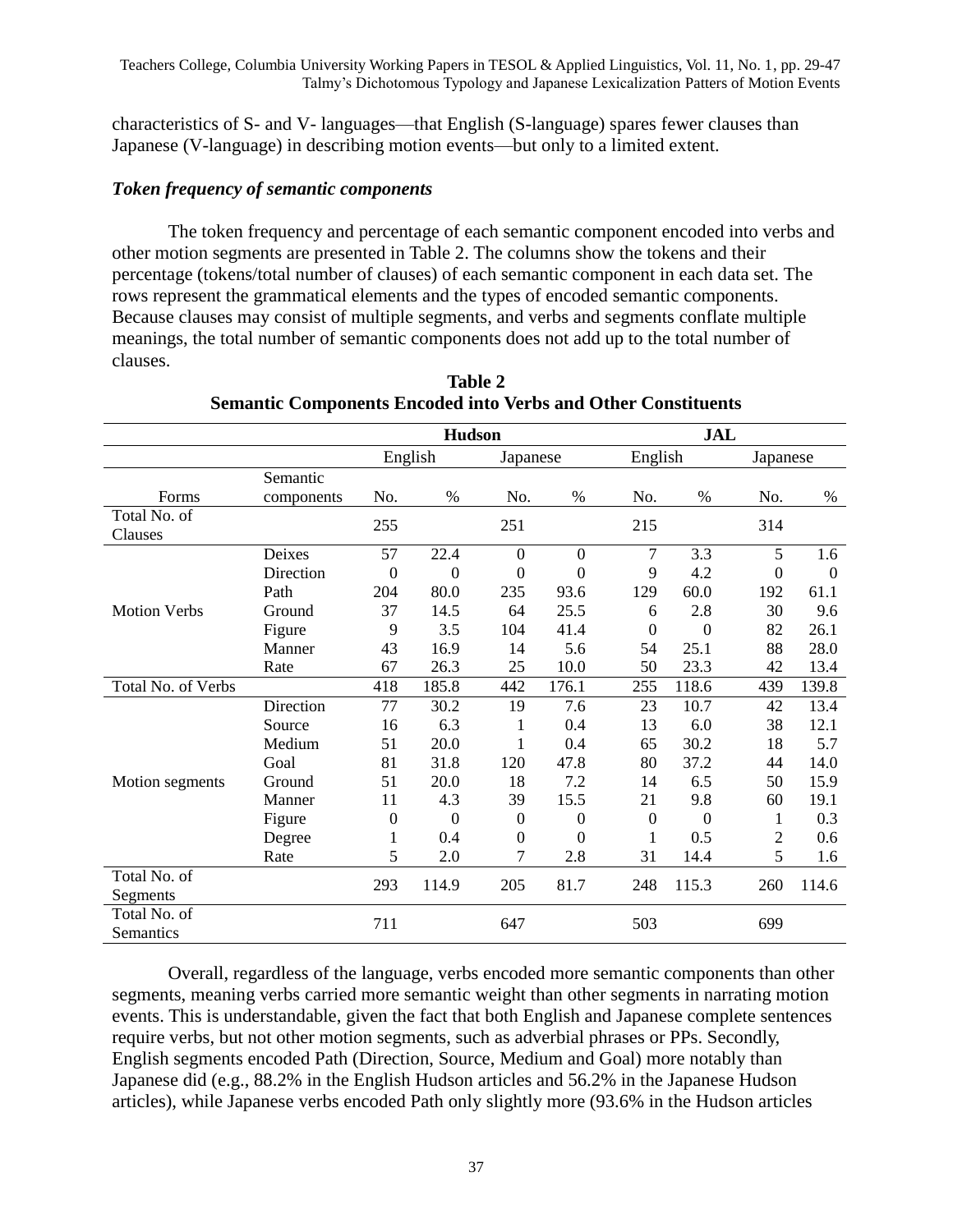and 61.1% in the JAL articles) than English verbs (80.0% in the Hudson articles and 60.0% in the JAL articles). Also, 81.7% of the clauses in the Japanese Hudson data contained motion segments, meaning some—at least more than 18.3%—clauses in the Hudson data had only motion verbs without other segments. Japanese verbs instead encoded Figure (41.4% and 26.1%) and Ground (25.5% and 9.6%) more often than English verbs (3.5% and 0% for Figure, and 14.5% and 2.8% for Ground). Contrary to the suggested typology, Japanese verbs encoded Manner (28.0%) as often as in English verbs (25.1%) in JAL, and Japanese motion segments both in Hudson and JAL encoded Manner (15.5% and 19.1%) quite often.

Overall, the results confirm the suggested typology of S- and V- languages to a certain extent: English (S-language) elaborates on Path with motion segments and Manner and Path with verbs, while Japanese verbs encode Path. However, the interesting finding here is how similar Japanese and English are in elaborating on Manner and Path via verbs. It may be due to the fact that Manner is held constant by *"flying*" in the data. As a result, when Manner has decreased salience, English may make use of V-framed grammar. Finally, what is also noteworthy is that Japanese does elaborate on Manner with motion segments, and Figure and Ground with verbs.

#### *Verb types*

Overall, the English data contained 79 verbs, whereas the Japanese contained 101. Among the verbs that appeared in the data, eight verb-types were identified, based on the encoded semantic components. Among Talmy's verb classifications, Manner, Path, Figure, and Ground verbs were first identified; Path verbs were further categorized into three verb types for further analysis: Verbs that encode (1) the trajectory of movement, (2) direction of the movement, and (3) deixis. Moreover, the combinations of non-motion-verbs + route, which in turn describe Motion, were also taken into consideration. The numbers and examples of each verb type are presented in Table 3. The columns represent the languages, and the rows represent the verb types. Verbs listed under one category in Table 3 may have been coded as multiple verb types for the analysis due to the semantic conflation (e.g., *bank* was coded as a trajectory and a figure verb).

**Table 3** 

| 1able 3                                                         |              |                |                               |        |            |                     |                |  |
|-----------------------------------------------------------------|--------------|----------------|-------------------------------|--------|------------|---------------------|----------------|--|
| <b>Numbers and Examples of Each Verb Type in Four Data Sets</b> |              |                |                               |        |            |                     |                |  |
|                                                                 |              | <b>English</b> |                               |        |            | <b>Japanese</b>     |                |  |
|                                                                 |              | No.            | Examples                      |        | $No(CLM)*$ |                     | Examples       |  |
| <b>Motion</b>                                                   |              |                | move                          |        | 1(1/0)     | Idō-suru            |                |  |
| <b>Manner</b>                                                   |              | 25             | glide                         | plow   | 12(7/5)    | Tobi-tatsu          | Mēsōhikō-suru  |  |
|                                                                 | Trajectories | 15             | reel                          | circle | 26(13/13)  | Dakōs-uru           | Jōge-suru      |  |
| Path                                                            | Direction    | 13             | leave                         | climb  | 30(13/17)  | Jōshō-suru          | Tsukkomu       |  |
|                                                                 | Deixis       | $\overline{2}$ | go, come<br>(into/back /down) |        | 3<br>(0/3) | <b>Iku</b>          | Kuru           |  |
| <b>Figure</b>                                                   |              | 6              | bank                          | reel   | (80)<br>9  | Flight-suru         | Kōkō-suru      |  |
| Ground                                                          |              | 4              | splash                        | land   | (7/0)<br>8 | Ririku-suru         | Chakuriku-suru |  |
| Verb+Noun                                                       |              | 12             | loose altitude                |        | 14         | $Shinro/Kiroo+verb$ |                |  |

*Note: \*English loanwords are not listed.*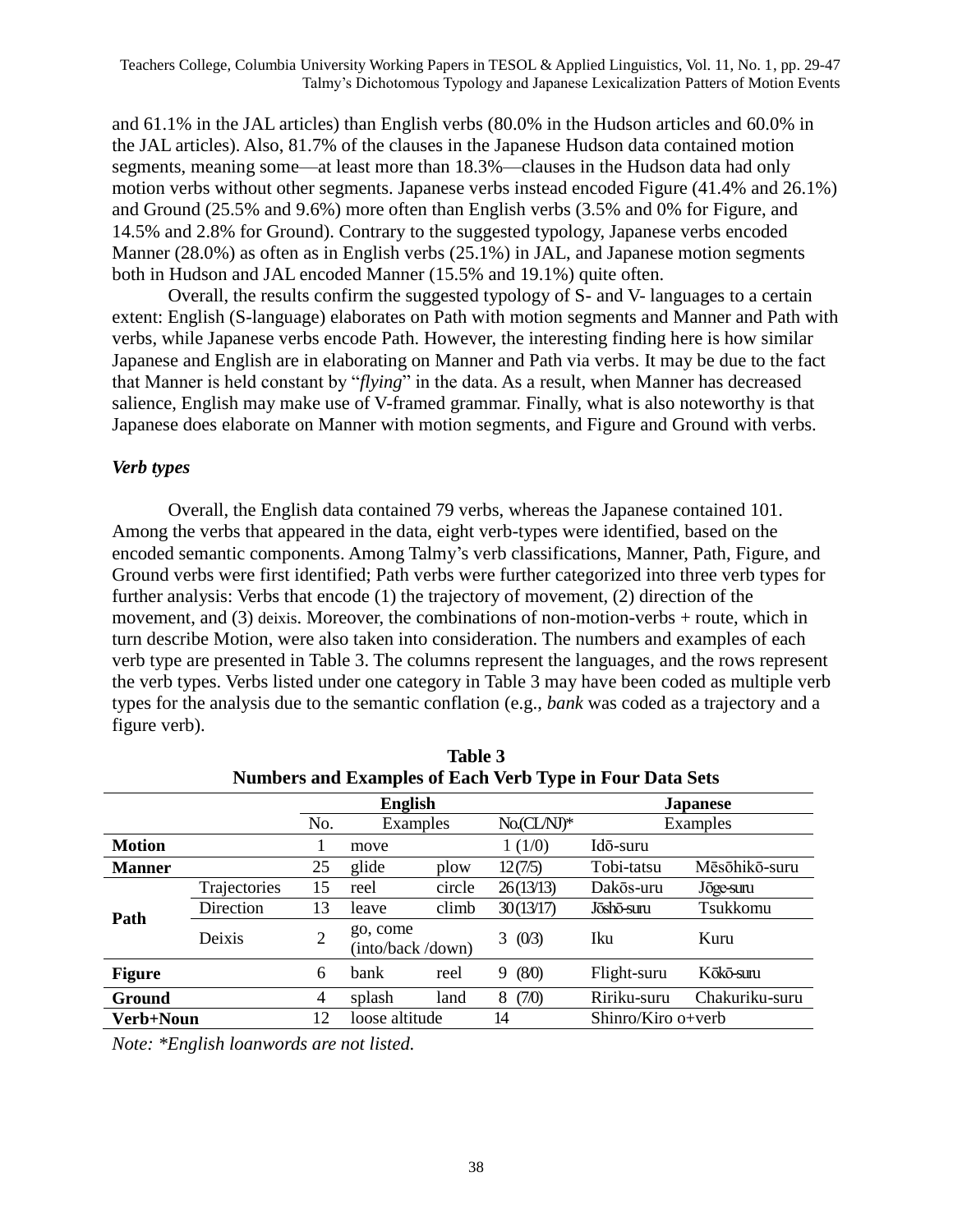The English data contained more types of Manner verbs (25) than the Japanese (12), whereas Japanese had more Path verbs (26 trajectories and 30 directional verbs) than English (15 trajectories and 13 directional verbs). This finding reflects Slobin's (2006) claim that Slanguages utilize more types of Manner verbs than V-languages, and S-languages utilize more Path verbs than V-languages due to the abundance (availability and accessibility) of such verb types in each language (Slobin, 2006). Moreover, Japanese data contained more varieties of Figure and Ground verbs.

In addition to the eight semantic verb types, two formal verb types were observed among Japanese verbs: Chinese-loan-verbs (CLs) and native-Japanese-verbs (NJs) (See Table 3 for their distribution). CLs consist of a Chinese phrase that was originally loaned as a noun in Japanese, and turned into a verb via the Japanese verb *suru* (*do*). For example, *hikō-suru* (*to fly*) literally means "*do flight*" in Japanese, consisting of a Chinese phrase *hi-kō* ( $fly + go$ ), which means *flight*, and the verb *suru* (*do*). Since the Chinese loanwords are already compounds, most CLs conflate multiple meanings. Other examples like *ririku* (*leave + land*)*-suru* (*take off*) conflates Ground and Path, and *kyūkōka* (*rapid + fall + down*)*-suru* (*plunge*) conflates Rate, Path and Direction. These CLs, moreover, tend to convey Figure as well. *Ririku-suru*, for example, only refers to departures of flying transportation, and cannot express take-offs of birds, for example.

NJs, in contrast, tend to encode one semantic component. Out of the 36 (7 manner and 33 path verbs) NJs in the data, only four conflated different semantic components, and five conflated two Paths. And these semantic conflations were done via compound verbs, such as *tobikoeru*, each consisting of two verbs *tobu* (jump) and *koeru* (go over), thus conflating Manner and Path. Otherwise, simple NJs encoded one sub-trajectory of Motion, and the fact that neither Figure nor Ground were encoded into NJs shows that NJs express more basic movements than CLs, not specific to certain Figures and Grounds.

Consequently, since path NJs can encode only one sub-trajectory (e.g., inward, downward etc), path NJs tend to accompany one goal or source and goal segments. For example, *mukau* (head), *sagaru* (descend), and *magaru* (turn) almost always co-occurred with one Goal NP. Manner NJs and compound Path NJs, by contrast, tended to take elaborated Ground descriptions. Consider the following example:

(6)

*Hudson-gawa no fujichaku-genba no jōryū yaku 12kiro ni aru George Washington-kyō no yaku 270mue o tōrisugita* [Hudson River] [of] [crash-site] [of][above][ab.][12km][at][be] [G.W. Bridge] [of][ab][270m][above][p][passing+ over] *ato, jisoku-200kiro zengo de chakusui-shita.* [after], [200km/h][around][with][waterlanding-did]

*After (it) went through around 270m above the George Washington Bridge that is located 12km upstream from the crash-site in the Hudson River, (it) water-landed at 200km/h.*

The verb *tōrisugiru* in (6), a compound verb of *tōru* (pass through) and *sugiru* (go beyond), encodes Paths, but the preceding ground NP (*in*) that details the scene setting further specifies the route described in the path verb. The NPs that serve as scene setting seem to semantically weigh more than NJs in narrating on motion events in Japanese. The ground NP in (6), consisting of a clause and a subordinating relative clause, illustrates the relative locations between the Hudson River, the crash-site, George Washington Bridge and the height of the flight, as if unfolding a map for readers. The following path NJ *tōrisugiru* seems to be drawing a line of the trajectory on the map.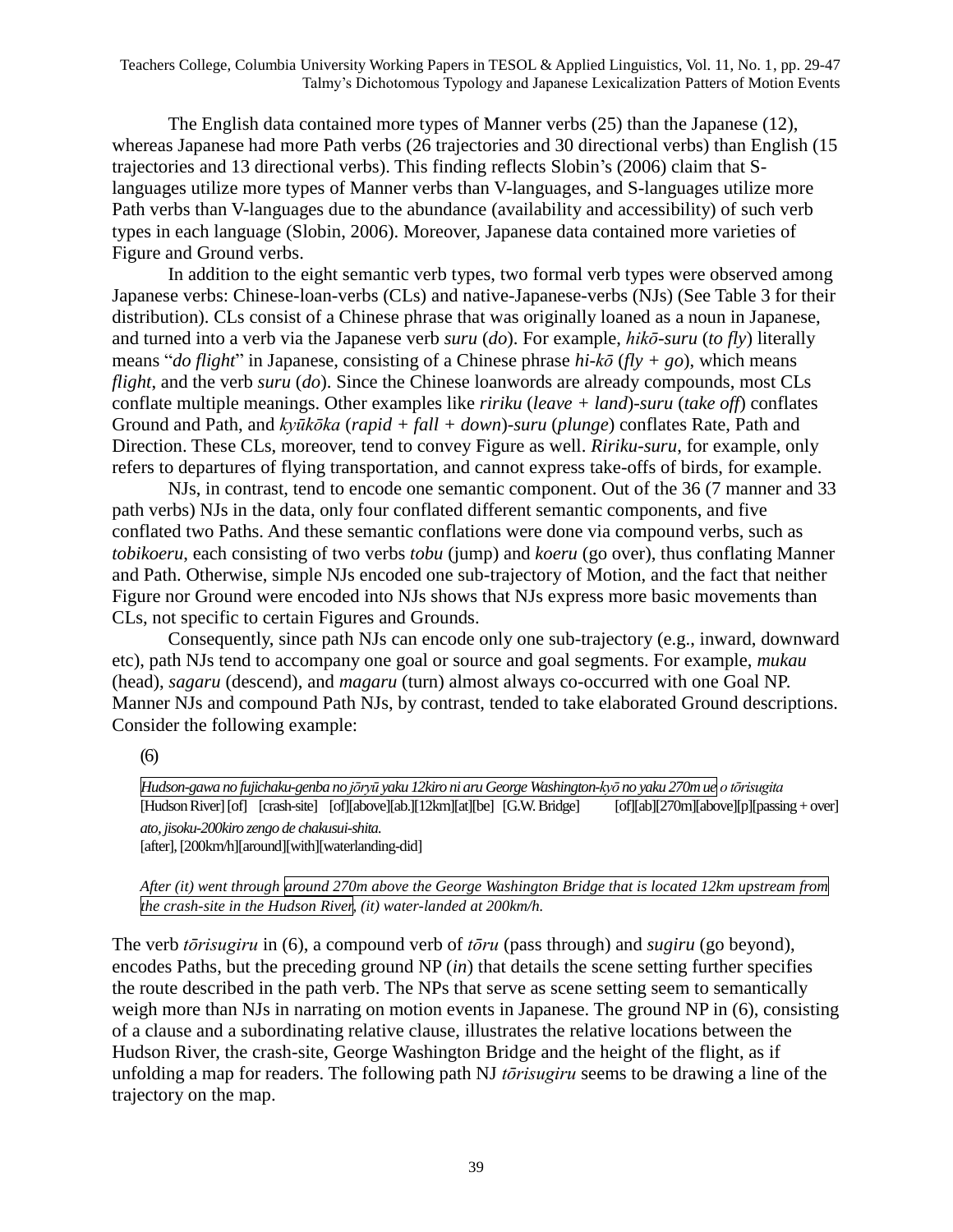Moreover, with elaborated path NPs, motion events are lexicalized even without motion verbs on 29 occasions. Below are a number of the examples:

(7) Return : *Haneda eno* kiro *o* torō... [Haneda][to-of][returning-route][p][take-volition] *(The airplane) tried to take the returning route to Haneda.* Trajectory *: Dutch-roll no ōkina yure ya Fujisan-kitagawa deno kyūna kōka to kyūsenkai nado o hete …* [Dutch-roll][of][big][sway][&][Mt.Fuji][north-side][at-of][sudden][descent][&][sudden-turn][etc][p][experience&] *… experiencing big sways of Dutch-roll, a plunge and a sharp turn at the north-side of Mt. Fuji etc …*

The NPs in  $(7)$  describe Motions statically, as if showing a snapshot of the actions (returning-route, or sways and turns), and the NPs, after all, set the scene of the motion events. The verbs that come after the NPs describe what people did given the settings.

This lexicalization pattern of Ground/scene setting + non-translocational Motion is similar to the construction of CLs. As discussed above, CLs consist of a noun, which mostly captures course of actions statically by providing Path, and a verb *suru*(do) that describes the execution of the action. Therefore, the noun (e.g. *kyūkōka* [rapid + fall + down]) would be semantically rich, in order to provide as much Path/Ground information as possible, so that what was executed under the circumstances is easily understood when the verb appears at the sentence final.

Because CLs elaborate Path, they co-occurred with adjectives, adverbs or extra nouns that provide Manner information as shown in (8):

|  | (8) a. Furafura dakō-suru.                                                      |  |
|--|---------------------------------------------------------------------------------|--|
|  | [unsteadily][meandering do]                                                     |  |
|  | $(It)$ meanders unsteadily (swaying).<br>( <i>The plane flies unsteadily.</i> ) |  |
|  | b. Hadoson-gawa jōkū o guraidā no yōni kakkū                                    |  |

[Hudson River][sky-above][p][gliders] [of][like][slip+air] *(It) slipped through the air like a glider over the Hudson River. (The plane glided over the Hudson River)*

Similar to Manner NJs, Manner CLs tended to co-occur with nouns, adjectives or adverbs that describe Path or Ground:

| (9) a. S-ji o egaku yōni hiko-shiteita.<br>$[\text{letter S}][p][\text{draw}]$ [as if] $[\text{flight} + \text{was doing}]$<br>(It) was flying as if drawing an S. | (The plane flew in an $S$ -shape.) |
|--------------------------------------------------------------------------------------------------------------------------------------------------------------------|------------------------------------|
| b. Furaito-puran dōri no kōsu o hikō-shiteita.<br>[flight plan] [as is][of][course][p][flight + was doing]                                                         |                                    |
| $(It) was flying the exact planned course.$                                                                                                                        | (The plane was flying as planned.) |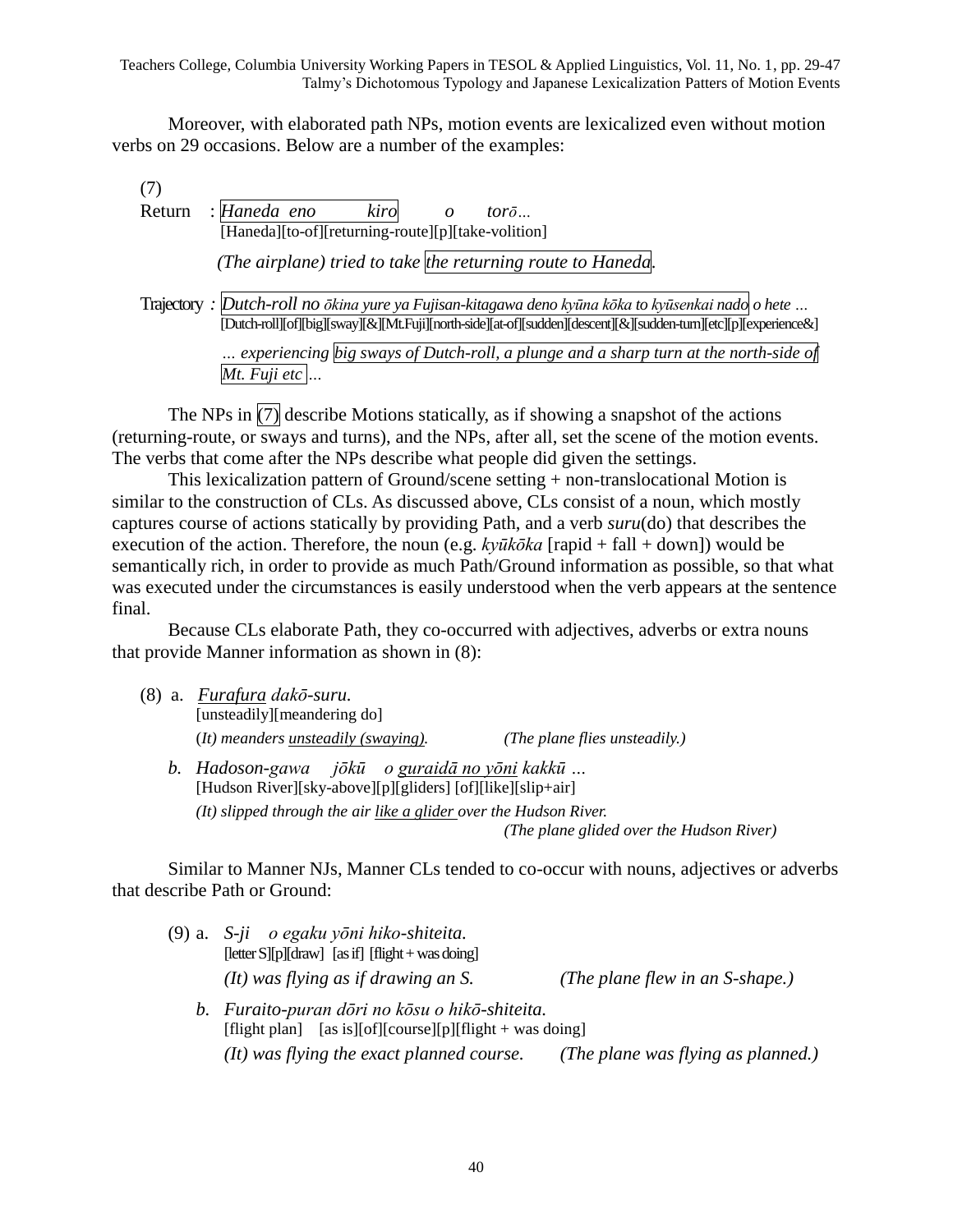In summary, the following lexicalization patterns were the most frequently observed in the Japanese data:

(10)

- a. [Goal]+NJ<sub>comp</sub>[Manner+Path]
- b.  $[Ground]+NJ_{(conn)}[Paths]$
- c. [Ground]+NJ[Manner]
- d. [Manner]+CL[Paths(+Figure/Ground)]
- e. [Path/Ground]+CL[Manner(+Path)]
- f. [Ground]+non-motion verb

The underlined segments in (10) were elaborated to the greatest extent. Most Japanese sentences or clauses tended to elaborate Path or Ground, with NPs preceding verbs as shown in (6) and (7). In order to package multiple Ground/Path segments into NPs, Japanese used relative clauses more often (28.7% [Hudson] and 33.4%[JAL]) than English (8.2%[Hudson] and 7.0%[JAL]). Thus nouns, not verbs, packaged segments in Japanese.

By contrast, English manner verbs were more semantically loaded, unifying different segments of motion events. Examine the English sentence reporting the equivalent event in (6):

(6') Air traffic controllers at LaGuardia saw the plane **clear** the George Washington Bridge by less than 900 feet before **gliding** into the water about 3:31 p.m., an aviation source told CNN.

As seen in (6'), English emphasized the proximity between the aircraft and George Washington Bridge with the verb *clear*, and captured the crash with a manner verb (*gliding*)+Goal NP, in contrast to the Japanese way of capturing it with a Ground-path verb (*water-landing*). The trajectories and spatial information encoded in motion verbs eventually infer Ground. Thus, English verbs are required to encode richer semantic elements than the following segments so that the Ground can be inferred. It is interesting to note that Manner CLs (10e) show a similar lexicalization pattern.

As the six patterns in (10) show, Path is almost always encoded in Japanese motion phrases, and Manner is optionally, though frequently, encoded via various grammatical elements (onomatopoeia, adverbs, adjective, nouns and gerunds). In terms of boundary-crossing motion events, Japanese Manner verbs never expressed boundary-crossing events and the Motions expressed via verbs took place within the bounded area which is delimited by the sentence initial NPs. Overall, the results of the qualitative analysis here conformed to Slobin's (1996) discussion that V-languages elaborate Ground, while S-languages elaborate trajectory.

#### **DISCUSSION**

This study examined how Japanese expresses motion events as compared with English and the suggested characteristics of V-languages. More specifically, the study sought to find out:

- (1) whether English and Japanese focus on Motion at all or not when reporting events;
- (2) how each language does it at the discourse level and what lexicalization patterns are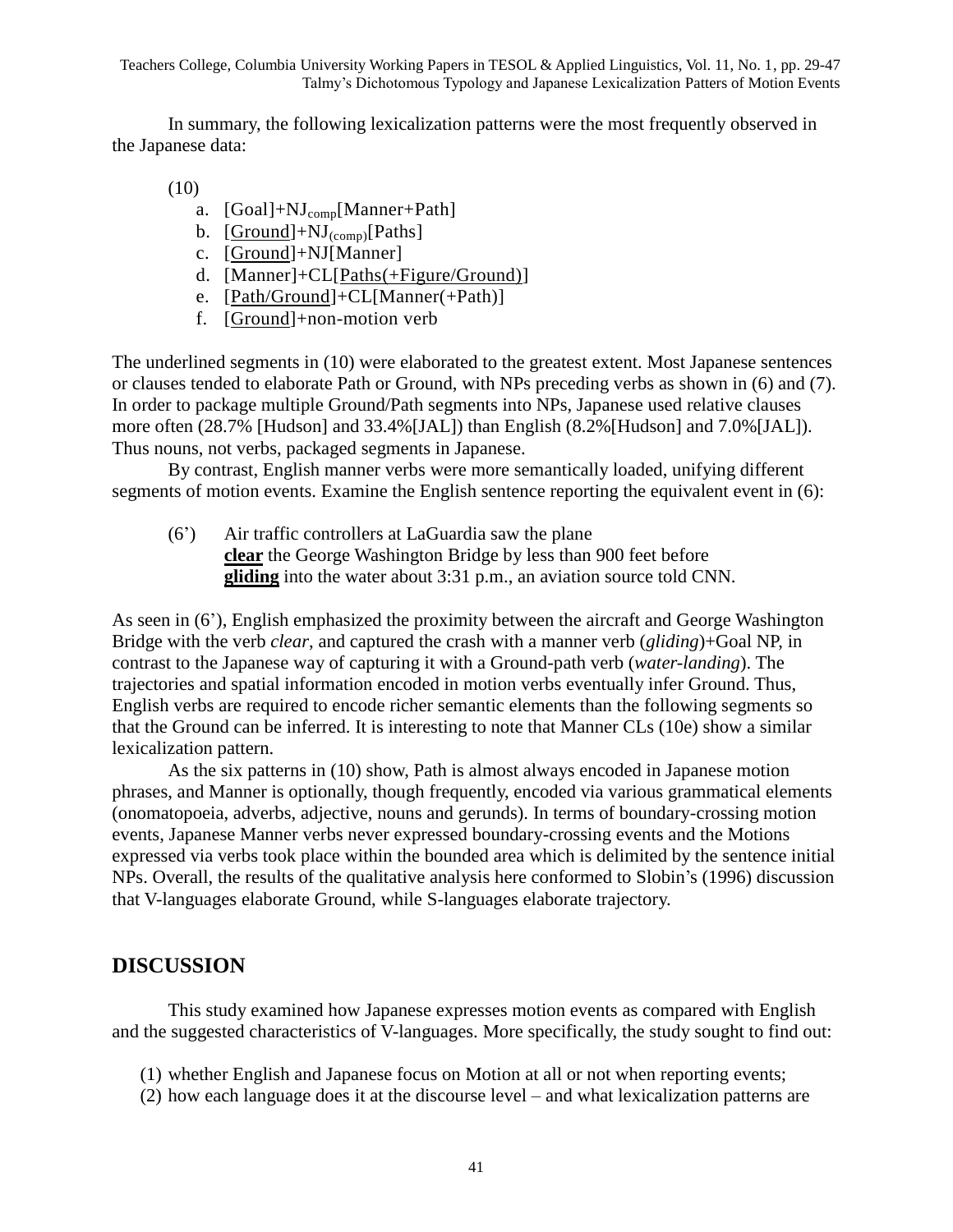#### used to encode Motion if so.

Regarding the first question, Japanese encoded as many semantic components on Motion as English did, suggesting that English and Japanese focus on Motion roughly equally when reporting events. This finding contrasts to what is suggested by the dichotomous typology, which predicts that Japanese, a V-language, would leave more information to inference than English would.

In terms of the second question, this study confirmed that, at the sentential level, Japanese lexicalization patterns follow partially the suggested characteristics of V-languages, encoding Path into verbs with elaboration of Ground. However, the data also showed that Japanese elaborated Manner as much as English did, which complicates Talmy's (1985, 2000a, 2000b) typological classification. Further qualitative analysis of Japanese lexicalization patterns revealed intricate relationships between the syntactic characteristics of Japanese and its lexicalization patterns at the sentential and discourse level, which in turn suggests a need for a more fine-grained account of the morphosyntax of motion events beyond the typological approach.

At the first layer of analysis, as Talmy predicts, Japanese (V-language) needed more predicates (clauses) than English (S-language) to describe the same aircraft movements, meaning English indeed tightly packages Path segments into one *clause*, and Japanese does not. The fact that a relatively high percentage of Japanese motion verbs encoded Manner may indicate that some clauses are solely dedicated to express Manner, modifying path verbs. The verb-type analysis also confirmed that S-languages have more manner verbs than V-languages, and Vlanguages prefer to encode Path in verbs. This finding may support Slobin's (2004) claim that Slanguages elaborate Manner because manner verbs are abundant and accessible. However, the present data suggest that Japanese (V-language) indeed elaborates on Path via abundant Path verbs that conflate other semantic components like Figure and Ground, while the typology predicts that V-languages leave Path to inference. The conflation of Figure in verbs may be compensating the fact that Japanese prefers to drop sentence subjects whenever they are recoverable from the context. The fact that English did not conflate Figure in verbs may be because English never drops sentence subjects. This relationship between the meaning conflation at the lexical level and the sentence structure illustrates how information organization at the local (lexical) and global (sentential or discourse) level interact in intricate ways.

In addition, the qualitative analysis of Japanese verb-types also provided evidence of the interaction between local and global information organization patterns: Japanese captures motion events statically because noun phrases, which are static in nature, appear at the sentence-initial position, while English captures motion events dynamically because verbs appear sentence initially. Consequently, Japanese elaborates on scene setting, which in turn enhances the clarity of Path encoded in Japanese verbs. English, on the other hand, provides detailed information of Motion via verbs, often conflating Manner. As Antuñano (2009) states:

In verb-final languages, the verb goes at the end, and all those complements that provide and specify details about path occur sequentially before the verb. The semantic-pragmatic consequences of this ordering are clear: by the time the verb is produced … the complements have already provided all the necessary information about the motion event. (p.411)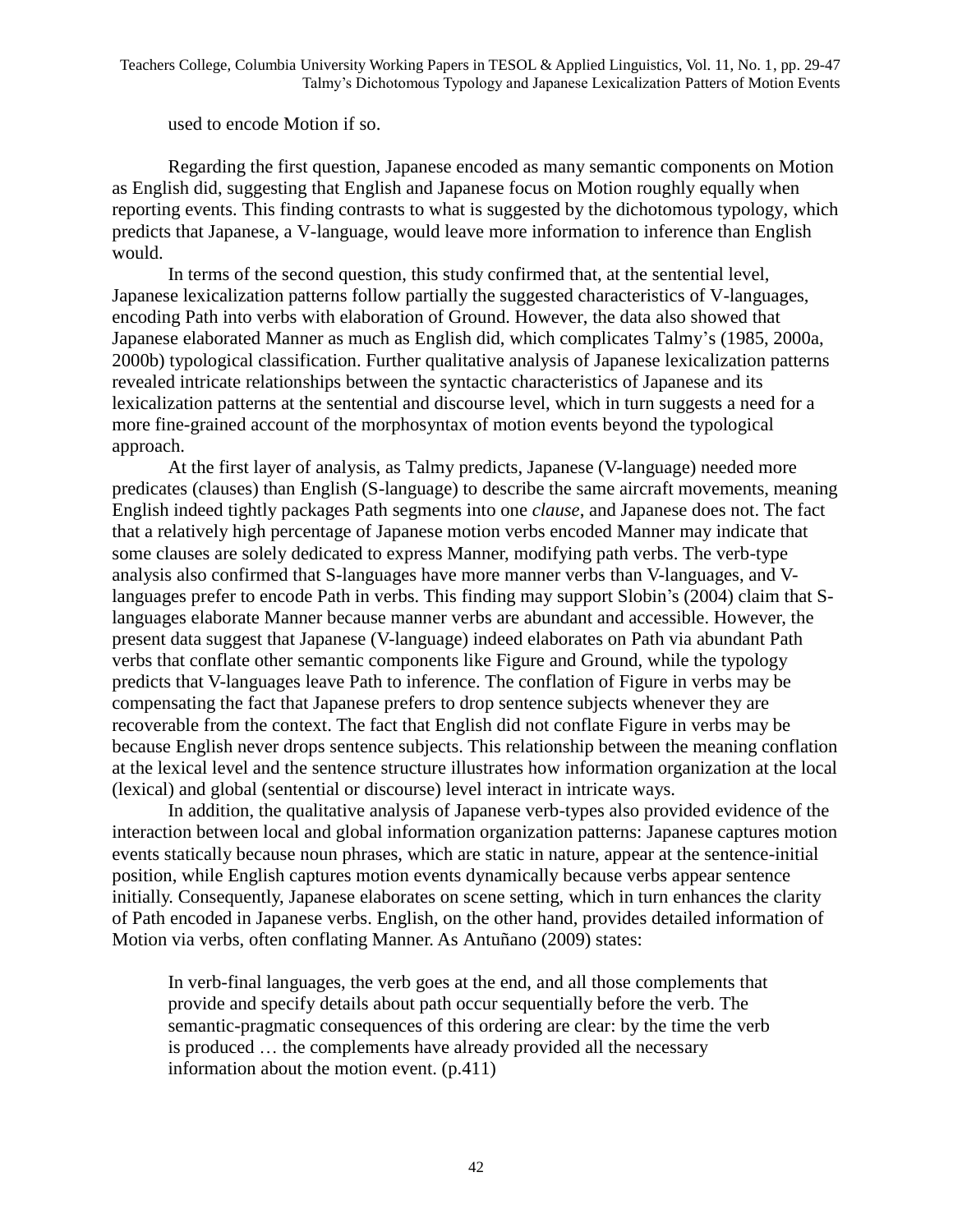Antuñano's argument on the relationship between verb location and the Path elaboration sounds plausible given the fact that the elaboration of scene setting is also reported in German, which also allows verb-final word order (Carroll, Murcia-Serra, Watorek, & Bendiscioli, 2000). It may also explain why Chinese-loaned-verbs have similar lexicalization patterns to English, because Chinese often takes verbs at the second position in the word order.

Additionally, Japanese elaborated on Manner as much as English, but via different means. Japanese utilized adverbs, adjectives and nouns, which modified NPs to describe Manner, while English encoded Manner mostly into verbs. The elaboration of Manner in Japanese could not be measured via the analysis on clauses as a unit of measurement, because clauses did not observe the number of NP modifiers. Moreover, Japanese verbs conflated Manner and Motion exclusively with compound verbs, while English did it without any formal markings. The form *fly* indicating Manner (e.g. *fly in the sky*) and Mannr + Motion (e.g. *fly in NY*) have the same forms in English, making the form-meaning relationships more ambiguous and complex than that of Japanese manner verbs. This also means that the form-meaning relationships of some English prepositions such as *in* were complex because prepositions can be locational (*The plane flew in the sky*) and directional (*The plane fly in NY*). In sum, English delivers the details of motion events via complex form-meaning relationships while Japanese does it via complex structures.

## **IMPLICATIONS FOR SLA**

Slobin (1996) asserts, in his *thinking for speaking hypothesis*, that languages train their speakers to organize their thinking to meet the demands of the linguistic encoding, and that such training "is exceptionally resistant to restructuring in adult second-language acquisition" (p. 89). Therefore, the difference in the English and Japanese lexicalization patterns, which are intricately related to the information organization at the sentential and discourse level, will provide a window for examining what part(s) of L2 English/Japanese lexicalization patterns appear(s) to be difficult to the learners with L1 Japanese/English.

The studies on L2 lexicalization patterns to date suggest that we need to look into *why* certain features remain difficult as well as *what* is more difficult, in order to explain the following conflicting results: (1) low-level learners *sometimes* produce target-like lexicalization patterns while more advanced learners cannot (e.g., Brown *et al.*, 2004), (2) learners with the same L1 at the same proficiency level perform differently in encoding and accepting meaning conflations (e.g., Inagaki, 2002, 2004), and (3) learners at the same proficiency level perform differently depending on their L1 and L2 combinations (Negueruela, Lantolf, Jordan & Gelabert, 2004). In sum, the potential difficulty of the target lexicalization patterns is not identical across the target features, learner levels and L1-TL combinations.

Cadierno (2008b) and Allen *et al.* (2007) suggest possible explanations on *why* certain features appear more problematic than others. First, Cadierno (2008b) suggests that frequency and saliency of form-meaning relationship, which is modulated by the complexity of formmeaning relationships and L1-TL distance, may explain why some features remain difficult for certain learners to acquire. Her suggestion concurs with Han's (2009) *Selective Fossilization Hypothesis*, which asserts that frequency, complexity of form-meaning relationships, and L1-TL distance, together would predict the learnability of features. In addition to Cadierno's and Han's assertions, Allen *et al.* (2007) suggest that *ease of processing* (Slobin, 2004) influences learners'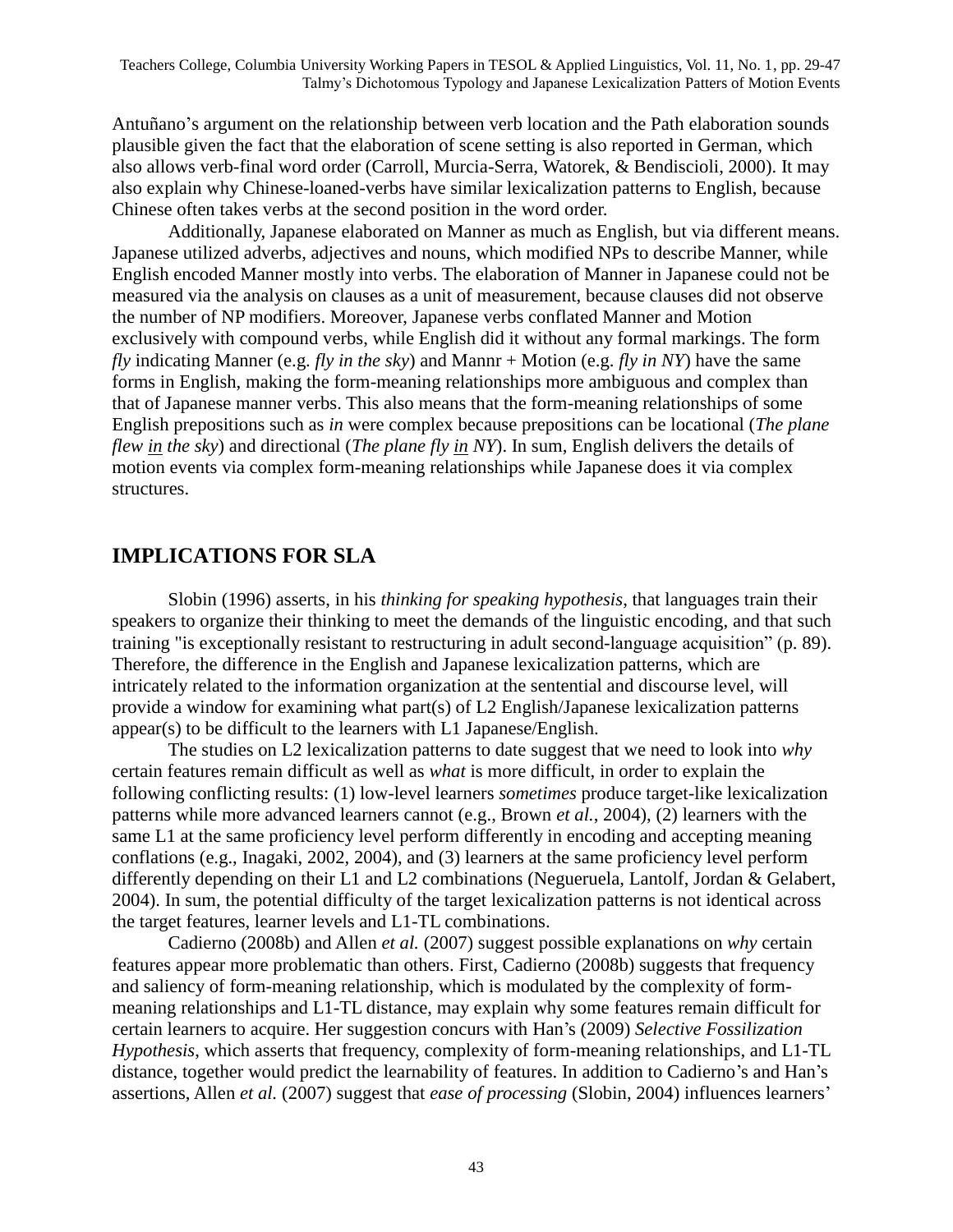choice of lexicalization patterns, that lower level learners prefer semantically and syntactically simple lexicalization patterns because they are easy to process. For example, low-level learners would prefer Manner  $+$  Motion conflation because (1) it corresponds to physical representation (Manner, *swimming* and Motion of *going* occurs simultaneously in real life events), and (2) does not require complex structure like subordination of verbs.

These new perspectives on frequency and complexity of form-meaning relationship and ease of processing in the analysis of lexicalization patterns can yield empirically testable predictions on the learnability of English and Japanese lexicalization patterns. For example, L1 Japanese learners of English may notice the tendency to elaborate Path with satellites and PPs because they are much more frequent than their L1. L1 Japanese learners of English, however, may have difficulty recognizing Manner + Motion conflation because the meaning conflation is not marked as in their L1 (not salient). The acquisition of forms, on the other hand, may be easy because English verb forms do not change (invariable and easy to process). L1 English learners of Japanese, conversely, may notice the elaboration of Ground with relative clauses because they are frequent in the input, and may have little difficulty in form-meaning mapping because of the one-to-one form-meaning relationship (less complex and salient) involved. Nonetheless, they may need negative evidence to reject Manner + Motion conflation. They may have difficulty in acquiring forms because it is highly variable and structurally complex (variable and difficult to process). These hypotheses are empirically testable, and further empirical evidence along this line may yield additional insights into the selectivity of L2 lexicalization patterns.

### **CONCLUSION**

The present corpus analysis partially confirmed the suggested characteristics of S- and Vlanguages. The data showed that English (S-language) elaborates on Path with motion segments and Manner and Path with verbs as discussed in literature, but Japanese (V-language) verbs also elaborates Path and Manner. It may be due to the fact that the Manner in the present corpus was held constant to *flying* and thus the Manner saliency in the data was reduced, making verbs in both languages express Path and Manner in more similar patterns than discussed in the literature. However, the data have also shown that English still utilizes more types of manner verbs than Japanese, revealing the difference in the accessibility and codability of Manner of motion in English and Japanese (Slobin, 2004). Japanese, instead, utilizes more types of Path, Figure and Ground verbs, meaning that Japanese verbs may have a higher degree of accessibility and codability of Path, Figure and Ground. The interaction between the accessibility and codability of meanings and the saliency of the meanings in contexts may be worth further exploring.

Conversely, the restriction of Manner to *flying* allowed for further investigation into the notion of Paths. The qualitative analysis revealed that the abundant Path or Ground information was encoded into Japanese NPs with multiple relative clauses packaged into them. The sentence initial NPs which in nature capture Motion in a static manner, provide enough information of Ground and Path for readers to infer trajectory of the Motion. Thus some Motions can be expressed without Motion verbs with the elaborated NPs. English Motion verbs, on the other hand, encode rich information about the Motion events including locational information. This result indicates the interaction between syntax and the preferred lexicalization patterns in each language, as suggested by Antuñano (2008). Languages tend to encode rich Motion information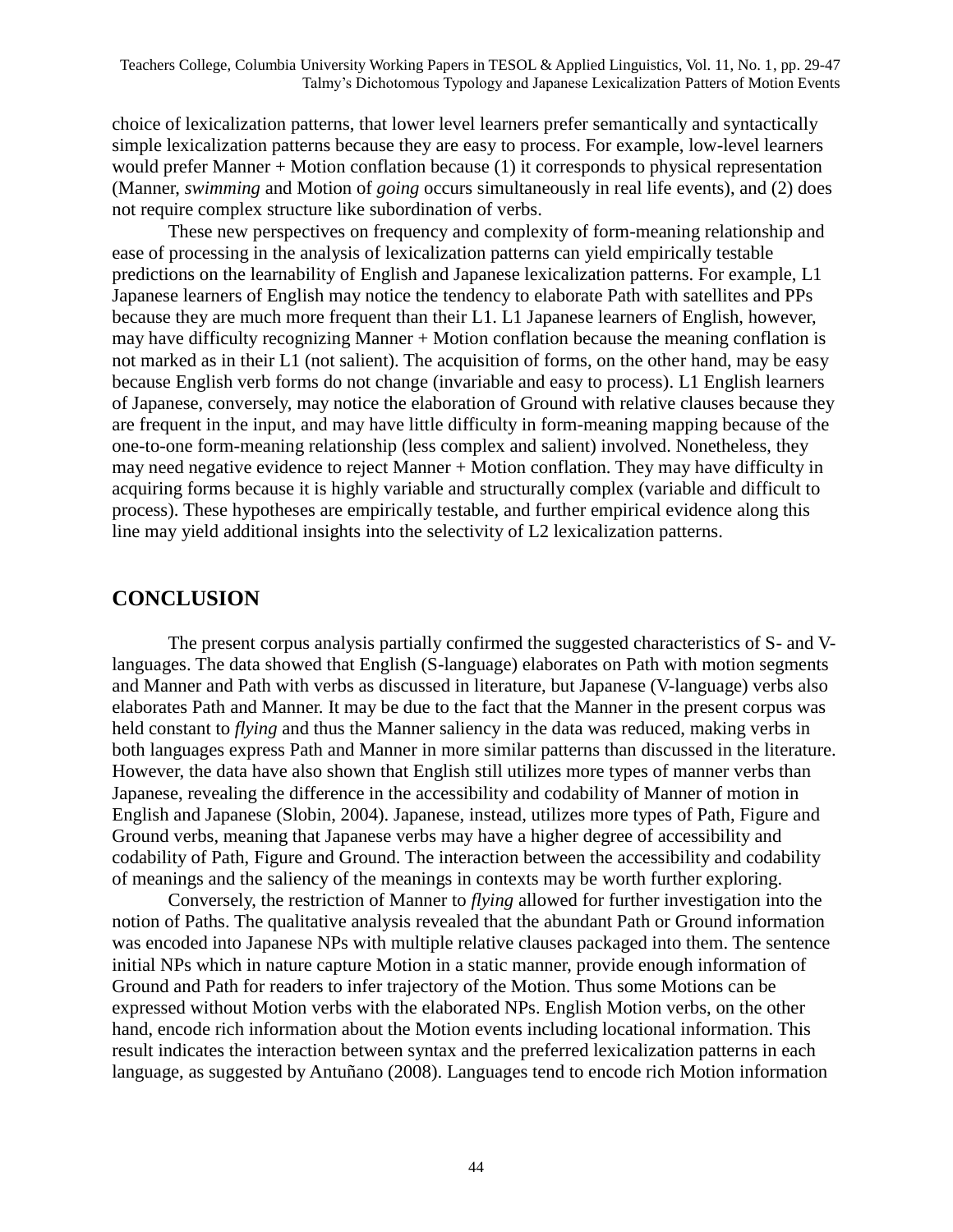sentence initially, and consequently, English prefers to capture Motion events dynamically via verbs while Japanese prefers to capture Motion events statically via nouns.

Moreover, the data revealed that Japanese elaborates Manner via Chinese loan words and compound native Japanese verbs. In other words, meanings are conflated by compounding two forms; thus, meaning conflation is more transparent in Japanese verbs than in English verbs. The influence of Chinese loanwords on the Japanese lexicalization patterns has not been discussed in the literature and is worth discussing further, particularly in terms of how Chinese load words may have similarly influenced the lexicalization patterns of Korean, and where this Chinese influence places Japanese on the cline of Manner saliency.

On a final note, I would like to conclude that this type of fine-grained analysis of lexicalization patterns of languages, without the assumption that languages follow the suggested characteristics of Talmy's typology, may reveal unexpected similarities and differences across and within typologies. Such findings may in turn enrich our understanding of the acquisition of L2 lexicalization patterns.

## **ACKNOWLEDGMENTS**

I would like to offer my sincere thanks to Dr. ZhaoHong Han, Monika Ekiert, Adrienne Wai Man Lew, and Michael Waring for their formative contributions to the earlier versions of this paper.

### **REFERENCES**

- Aske, J. (1989). Path predicates in English and Spanish: A closer look. *Proceedings of the Berkeley Linguistic Society, 15*.
- Allen, S., Özyürek, A., Kita, S., Brown, A., Furman, R., & Ishizuka, T., (2007). Languagespecific and universal influences in children's syntactic packaging of Manner and Path: A comparison of English, Japanese, and Turkish. *Cognition*, *102*, 16–48.
- Antuñano, I. I. (2008). Path salience in motion events. In J. Guo, E. Lieven, N. Budwig, S. Ervin-Tripp, K. Nakamura, & S. Őzçalişkan (Eds.), *Crosslinguistic approaches to the psychology of language: Research in the tradition of Dan Isaac Slobin*.(pp. 403-414). New York: Psychology Press.
- Bamberg, M., & Damrad-Frye, R. (1991). On the ability to provide evaluative comments: Further explorations of children's narrative competence. *Journal of Child Language, 18*, 689- 710.
- Beavers, J., Levin, B. & Tham, S-W. (2010). The typology of motion expressions revisited. *Journal of Linguistics, 46*, 331-377
- Berman, R. & Slobin, D. (1994). Relating events in narrative: a crosslinguistic development study. Mahwah, NJ: Lawrence Erlbaum.
- Brown, A., Allen, S., Özyürek1, A., Kita. S., Ishizuka, T., & Furman, R. (2004). What co-speech gestures reveal about L2 proficiency: A study of Japanese learners of English. Poster presented at *the 14th Annual European Second Language Association Conference (EUROSLA)*, San Sebastian, Spain.
- Cadierno, T. (2004). Expressing motion events in a second language: A cognitive typological perspective. In M. Achard, & S. Niemeier (Eds.), *Cognitive linguistics, second language*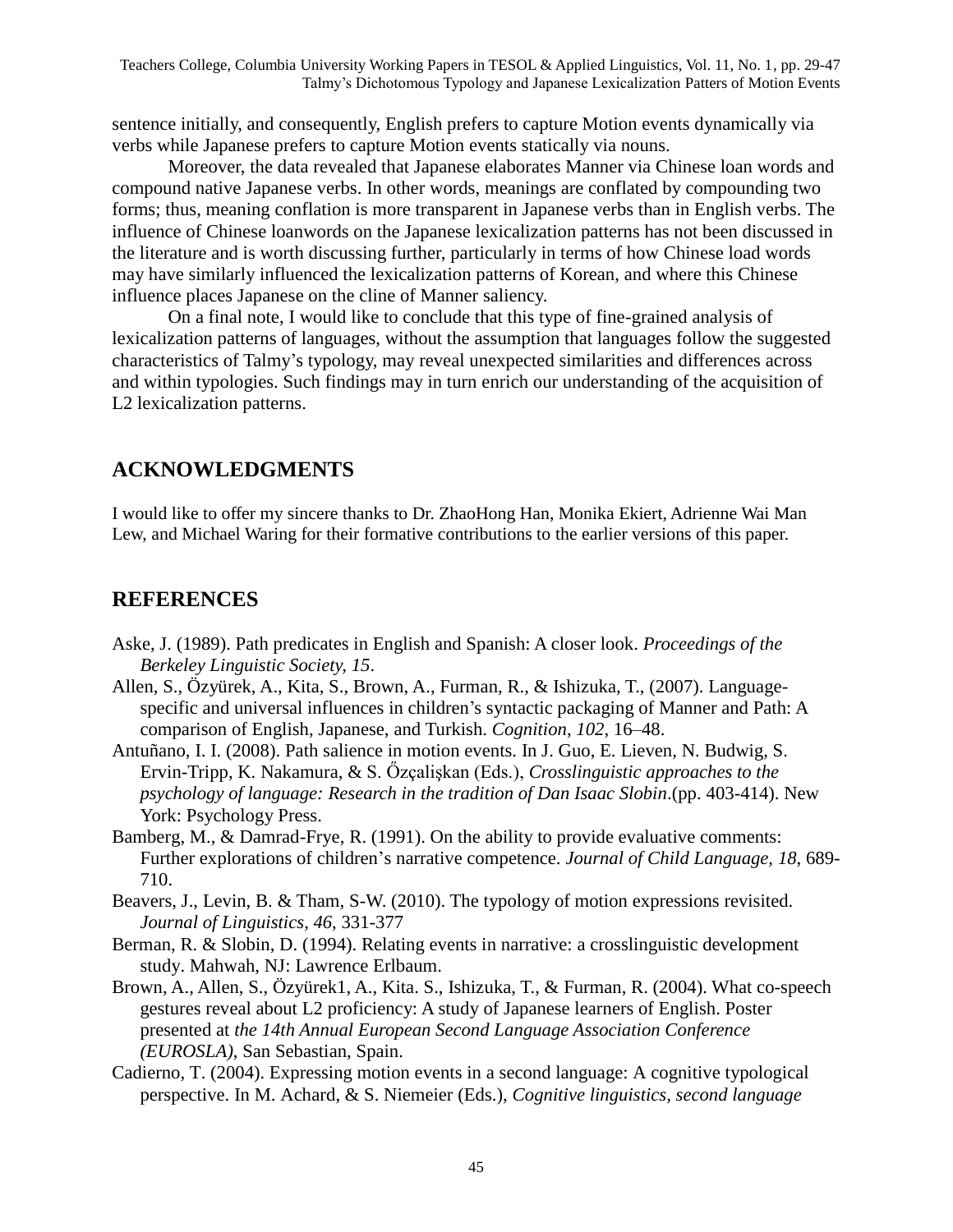*acquisition, and foreign language teaching* (pp. 13-49). Berlin: Mouton de Gruyter. Cadierno, T (2008a) Motion events in Danish and Spanish: A focus-on-form pedagogical

- approach. In S. de Knop, & T. de Rycker (Eds.). *Applications of cognitive linguistics: Cognitive approaches o pedagogical grammar: A volume in honor of Rene Divern* (pp. 259- 294). NY: New York
- Cadierno, T. (2008b). Learning to talk about motion in a foreign language. In P. Robinson, & N. C. Ellis (Eds.), *A handbook of cognitive linguistics and SLA* (pp. 378-406). London: Routledge.
- Cadierno, T. (2008b). Motion events in Danish and Spanish: A focus on form pedagogical approach. In E. De Knop, S. & T. De Rycker (Eds.), *Cognitive approaches to pedagogical grammar* (pp. 259-294). New York: Mouton de Gruyter.
- Carroll, M., Murcia-Serra, J., Watorek, M., & Bendiscioli, A. (2000). The relevance of information organization to second language acquisition studies. *Studies of Second Language Acquisition, 22*, 441-466.
- Chen, L. & Guo, J. (2009) Motion events in Chinese novels: Evidence for an equipollentlyframed language. *Journal of Pragmatics 41*(9), 1749-1766.
- Chui, K. (2009). Linguistic and imagistic representations of motion events. *Journal of Pragmatics, 41*(9), 1767-1777.
- Han, Z-H. (2009). Interlanguage and fossilization: Towards an analytic model. In V. Cook & L. Wei (Eds.), *Contemporary applied linguistics*: *Vol. I: Language teaching and learning* (pp. 137-162). London: Continuum.
- Ide, S., & Sakurai, C. **(**1997). Shiten-to modality no gengokodo [Point of view and modality in linguistic behavior]. N. Kubota (Ed), *Shiten to Gengokodo [Point of view and Linguistic behavior]* (pp. 119-153)*.* Tokyo: Kuroshio.
- Inagaki, S. (2002). Japanese learners' acquisition of English manner-of-motion verbs with locational/directional PPs. *Second Language Research*, *18*, 3-27.
- Inagaki, S. (2004). Motion verbs with goal PPs in English and Japanese as second languages. *Gengo to Bunka[Language and Culture], 3*, 29-64.
- Küntay, A., & Nakamura, K. (2004). Linguistic strategies serving evaluative functions: A comparison between Japanese and Turkish narratives. In S. Strömqvist, & L. Verhoeven (Eds.), *Relating events in narrative, Volume 2: Typological and contextual perspectives* (pp. 329-358). Mahwah: Lawrence Erlbaum Associates.
- National Institute for Japanese Language (2006). Gendaizasshi 200man-ji gengo chosa goihyo [Vocabulary list of the linguistic research on 2000000 characters in current journals]. Retrieved from http://www.kokken.go.jp/katsudo/seika/goityosa/
- Negueruela, E., Lantolf, J., Jordan, S., & Gelabert, J. (2004). The "private function" of gesture in second language speaking activity: A study of motion verbs and gesturing in English and Spanish. *International Journal of Applied Linguistics,14*, 113-147.
- Özçalışkan, Ş., & Slobin, D. I. (2003). Codability effects on the expression of manner of motion in Turkish and English. In A. S. Özsoy, D. Akar, M. Nakipoğlu-Demiralp, E. Erguvanlı-Taylan, & A. Aksu-Koç (Eds.), *Studies in Turkish linguistics* (pp. 259-270). Istanbul: Boğaziçi University Press.
- Slobin, D. I. (1994). Development of linguistic forms: English. In R. Berman & D. I. Slobin (Eds.), *Relating events in narrative: A crosslinguistic developmental study* (pp. 127-187)*.* Hillsdale, N.J.: Lawrence Erlbaum.
- Slobin, D. I. (1996). Two ways to travel: Verbs of motion in English and Spanish. In M. S.